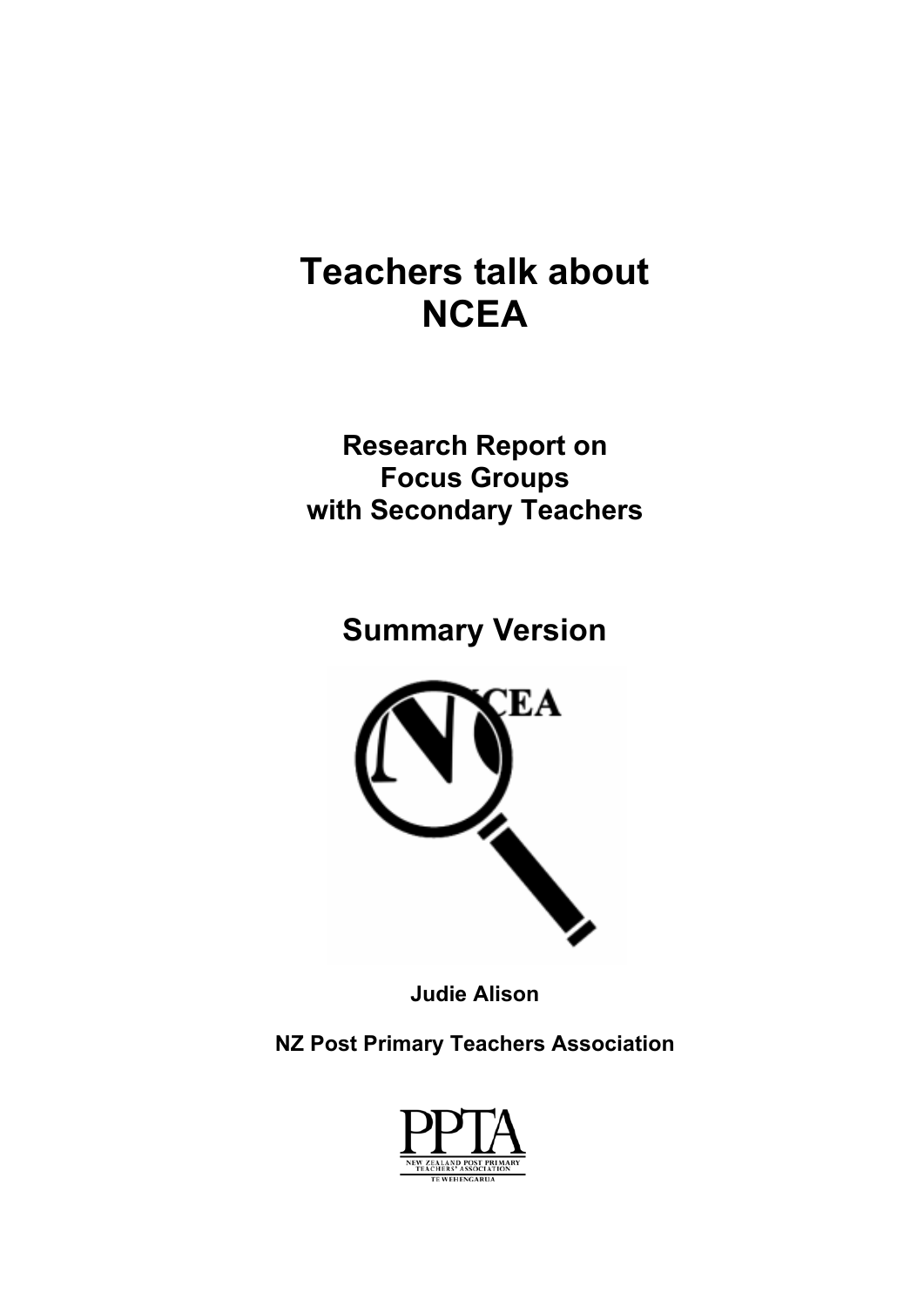### **ACKNOWLEDGEMENTS**

PPTA would like to thank the nine secondary and area schools and the 105 teachers who participated in these focus groups. They have made an invaluable contribution to building our understanding of the impact of the NCEA and other changes in the senior secondary school on teachers and students. The last few weeks of the school year are never an easy time to ask teachers to give up two hours, but we hope that the experience was as valuable for them as it has been for PPTA.

PPTA would also like to thank Jonathan Mole, a university student employed as the research assistant for this project. He managed the recording gear and transcribed the tapes. We thank Jonathan for his efficiency, his sensitivity and his attention to detail, and wish him well for his future career.

Credit must also go to the PPTA Executive members who make up the Curriculum Advisory Committee (CAC) and the Professional Issues Advisory Committee (PIAC), who have been working on an action plan around the NCEA of which this research is the first phase. Following the publication of this research, CAC and PIAC will develop a campaign to ensure that the recommendations of this report are actioned.

Judie Alison would also like to thank all the staff at National Office who supported her in a variety of ways so that she could do this work: Deputy General Secretary Bronwyn Cross and other members of the Policy and Advocacy Team who took over some of her other work to free her to meet the tight deadline; and support staff who managed the publication process.

**Note:** 

**This is a summary version of a much larger report of the same name. This version does not contain the voices of the teachers who participated in the focus groups, nor does it contain all the detail of their discussions. Two copies of the full version have been supplied to every secondary and area school. For additional copies of the full version, contact NZPPTA, PO Box 2119, Wellington, or download it from the PPTA website, [www.ppta.org.nz.](http://www.ppta.org.nz/)** 

**NZPPTA** PO Box 2119 **Wellington** Copyright NZPPTA ISBN 0-9582633-2-9

Author: Judie Alison Advisory Officer, NZPPTA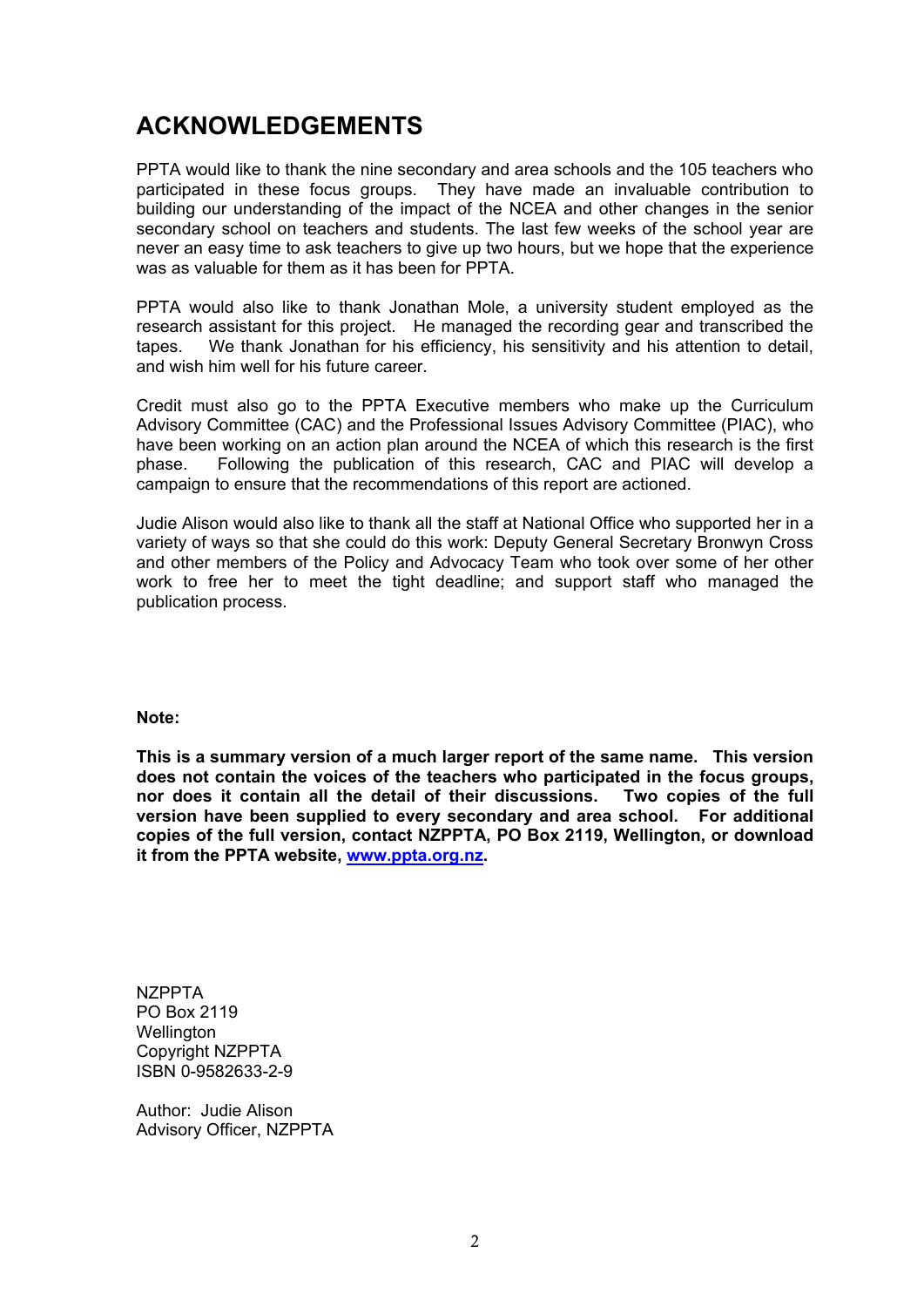# Summary of Recommendations

### **REVIEWS**

- 1. That the following aspects of the NCEA be reviewed by the Ministry of Education and NZQA, in consultation with the profession:
	- **URGENT:** An **external** review of NZQA's processes in relation to external assessment.

(The goal of this review would be to ensure that in future all NCEA exams are high quality and deliver acceptable comparability of results from year to year, standard to standard and subject to subject, this review to be completed by the end of Term 2, 2005, so that it can provide benefits to students entered for NCEA this year.)

• **URGENT:** The change management processes of NZQA and the Ministry of Education.

(This review would ensure that in future, any changes in standards or other assessment requirements or processes are signalled in a reasonable timeframe which allows teachers to adapt their practice without undue pressure. It would also consider communication systems in both agencies to ensure that teachers, students, parents and the wider community were all kept well-informed and in a timely manner.)

• The relative credit values of all standards used in secondary schools to ensure equity between standards. (This review must include both the relative credit values of unit standards against

achievement standards, and between achievement standards within and across subjects.) • The 80 credit requirement for attainment of the Certificate at each level*.* 

- (This is required in view of the indications in the research that the 80-credit requirement tends to de-motivate some students.)
- The possible benefits of introducing at least a Merit level into unit standards in conventional school subjects.
- Whether the current range of Excellence, Merit and Achieved levels of achievement in achievement standards is sufficient. (This review must give particular attention to the wide range of achievement currently covered by Achieved at Level 1.)

### **RESEARCH**

2. That the Ministry of Education **urgently** commission research into the impact of the NCEA on student motivation. (This research must include consideration of the effects, both positive and negative, of the

design of the system on student motivation.)

### **PROFESSIONAL DEVELOPMENT**

- 3. That the Ministry of Education re-establish its capacity to adequately resource professional development (including sample resource development) for the NCEA. (This would require the capacity to co-ordinate professional development delivery, and to ensure the ongoing provision of new sample assessment resources, including for unit standards commonly used in schools. As was done in the early years of the development, teachers would need to be released to facilitate professional development and to work on development or refinement of resources.)
- 4. That at least two days per year of Ministry-funded professional development for every teacher, focused on the NCEA and largely subject-based, be provided each year for at least the next three years, starting in 2005. This professional development must enable teachers to work with colleagues within their own schools and with colleagues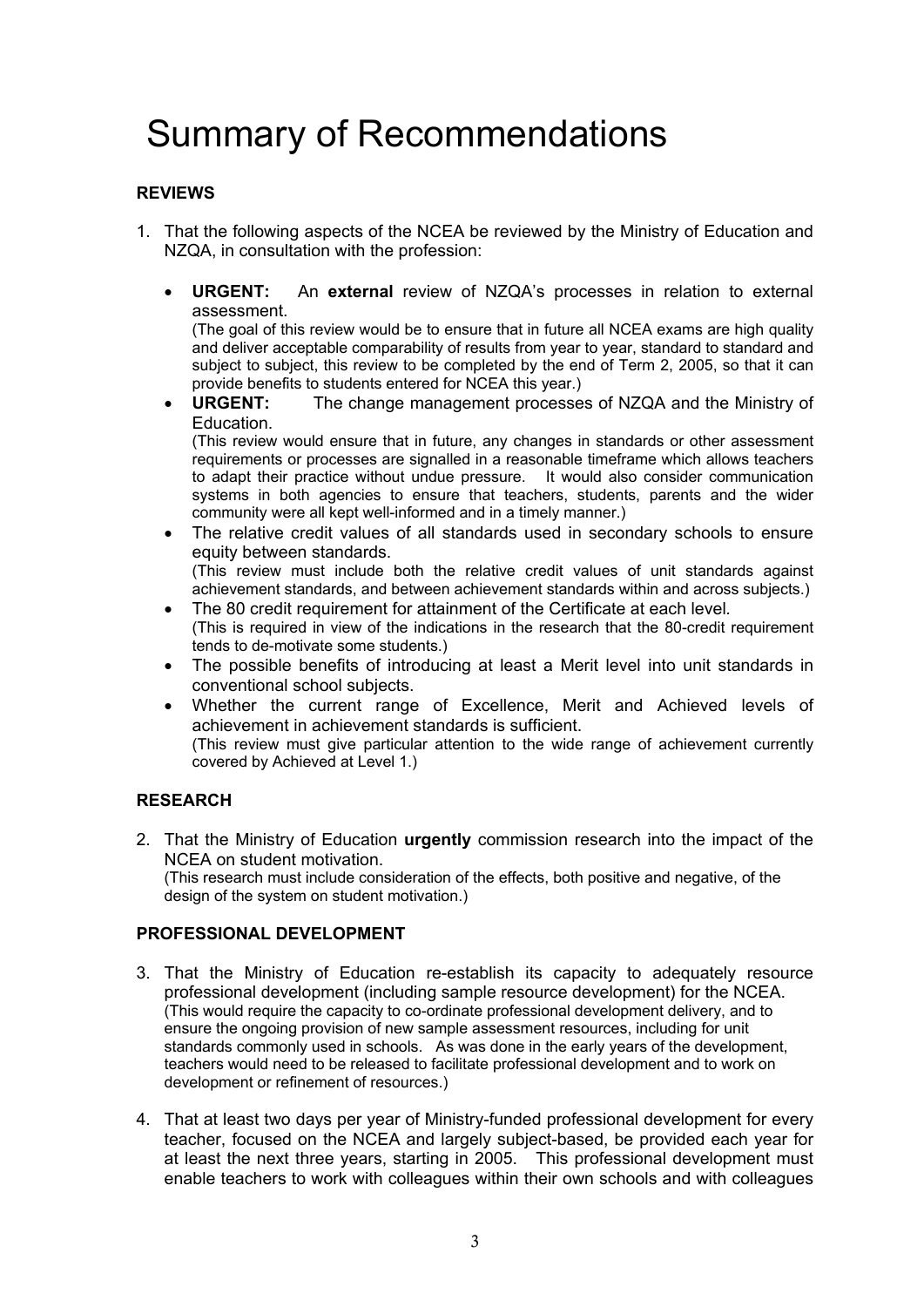in other schools, and must share models of successful school and subject practices in the following areas:

• The effective school-level management of internal assessment.

(This must include the sharing of ideas on the development of robust systems for flexible and holistic assessment, and manageable approaches to providing further opportunities for assessment.)

- Ensuring a proper balance between curriculum and assessment. (This must include issues raised in this report such as curriculum fidelity, ensuring appropriate learning time, focusing on depth of learning rather than credit accumulation, and course coherence.)
- Effective school-level practice in relation to student pathways guidance. (This must include issues such as setting of course pre-requisites, teacher up-skilling in careers options, and systems for guidance of students.)

### **WORKING PARTIES**

- 5. That the following issues be referred to Working Parties established under the Secondary Teachers' Collective Agreement 2004-2007, as follows:
	- That the Teacher Workload working party provide solutions to address the time requirements of school-based assessment under the NCEA. (There should be special consideration given to the issues for teachers in small isolated schools and teachers in single-teacher departments in larger schools, and the issues for middle managers in all schools. The workload impacts of the increasingly complex student pathways resulting from the NCEA must also be considered.)
	- That the Career Pathways working party, consultation with NZQA, give urgent consideration to the establishment of an enhanced external moderation service staffed by secondary teachers.

(This service needs to be available to visit schools and to provide information and advice to teachers as needed, arising out of the moderation processes. It will necessitate additional staffing because it is clearly not feasible to expect busy teachers to provide an adequate service on top of their full-time positions.)

### **RESOURCING**

6. That secondary and area schools Operations Grant funding be increased urgently to recognise the continuing financial impact on schools of qualifications assessment. (Small and rural schools must receive extra funding in recognition of the lack of economies of scale in such schools, as highlighted in this report.)

### **GENERAL**

- 7. That no level of the NCEA be made entirely internally assessed unless there is clear evidence that such a change is supported by the secondary teaching profession. (Such support would not be forthcoming until at least the following conditions were met: a robust system of external moderation in which teachers had faith; teachers were confident that such a move would be in the interests of their students; and that the internal assessment of the NCEA had become manageable for teachers as professionals.)
- 8. That two positions on the NZQA Board be reserved for nominees with secondary teaching expertise.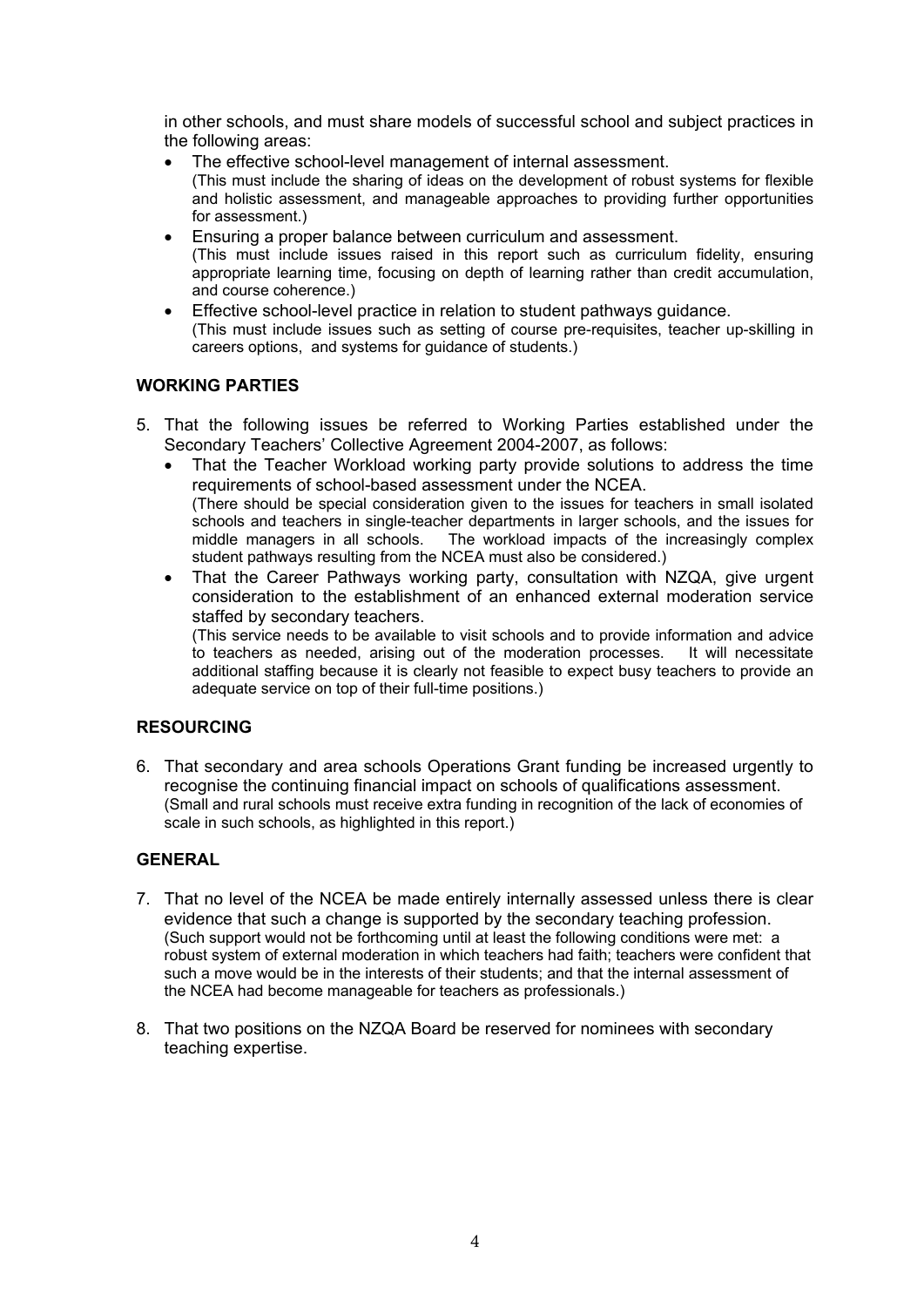### **TABLE OF CONTENTS**

| <b>1. INTRODUCTION</b>                                | 6              |
|-------------------------------------------------------|----------------|
| 2. METHODOLOGY                                        | $\overline{7}$ |
| 3. THE FUTURE OF NCEA                                 | 8              |
| <b>4. CURRICULUM V. ASSESSMENT</b>                    | 9              |
| 5. MODULARISATION OF ASSESSMENT                       | 11             |
| <b>6. STUDENT MOTIVATION</b>                          | 11             |
| 7. MANAGING INTERNAL ASSESSMENT                       | 12             |
| 8. ACHIEVEMENT STANDARDS V. UNIT STANDARDS            | 14             |
| 9. INTERNAL MODERATION OF INTERNAL ASSESSMENT         | 15             |
| <b>10. EXTERNAL MODERATION OF INTERNAL ASSESSMENT</b> | 16             |
| <b>11. EXTERNAL ASSESSMENT</b>                        | 17             |
| <b>12. GENERAL ASSESSMENT ISSUES</b>                  | 18             |
| <b>13. STUDENT PATHWAYS ISSUES</b>                    | 20             |
| <b>14. GENERATORS OF WORKLOAD</b>                     | 22             |
| <b>15. RESOURCING ISSUES</b>                          | 23             |
| <b>16. NZQA AND MOE ADMINISTRATION</b>                | 24             |
| <b>17. CONCLUDING REMARKS</b>                         | 26             |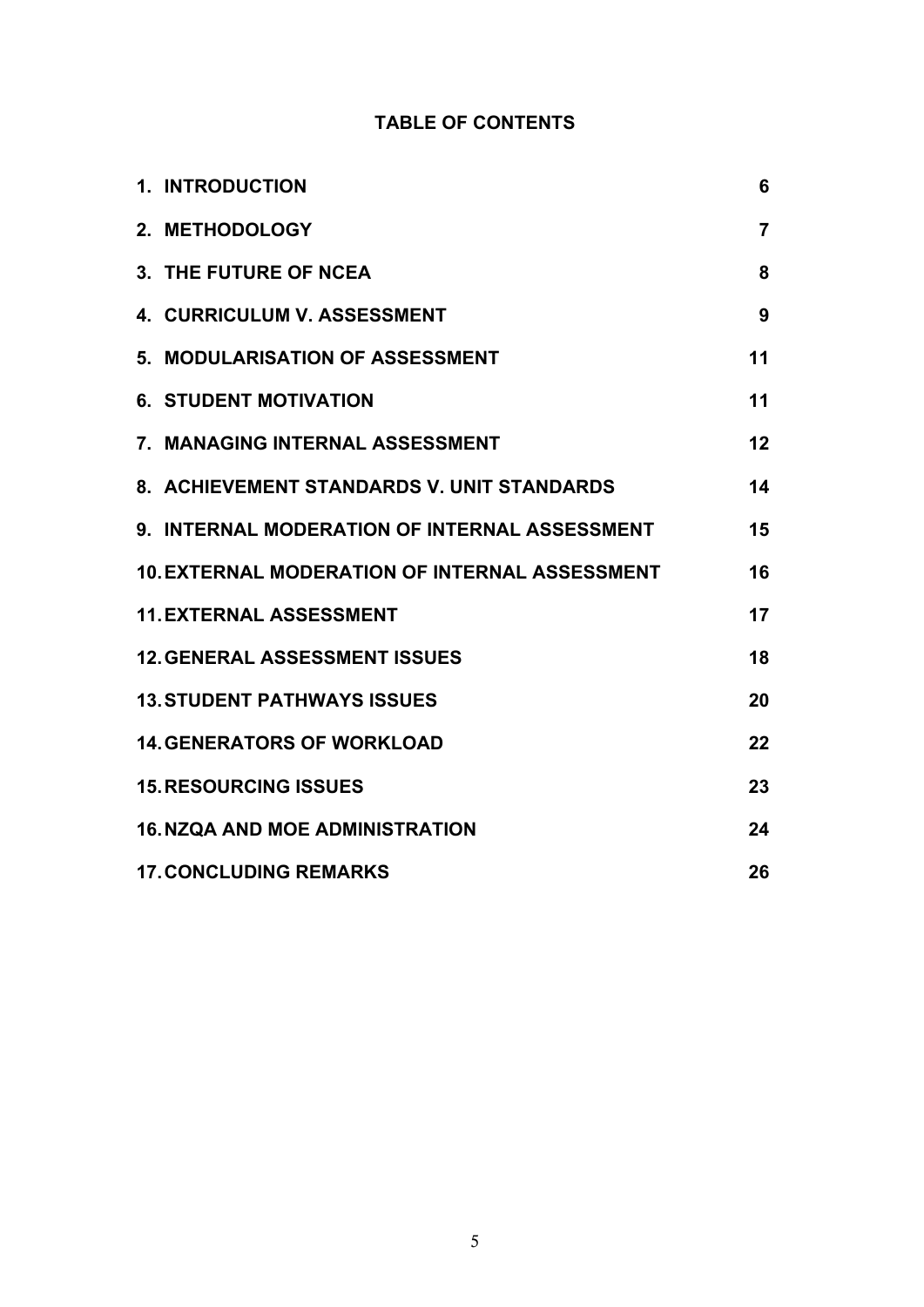### **1. INTRODUCTION**

In late 1997, the New Zealand government announced a policy called 'Achievement 2001'. It involved a complete overhaul of the secondary school qualifications system, to shift it from a mishmash of norm-referenced qualifications to a completely standardsbased system under which students would be assessed at three, or possibly four, levels of the same qualification, to be called the National Certificate of Educational Achievement and registered on the New Zealand Qualifications Framework.

Over the next four years, the new qualification began to take shape, thanks to the extraordinary efforts of a wide range of teachers developing standards and preparing sample assessment activities, working as facilitators of professional development, and at the school level beginning to modify their to prepare for the change. In 2000, the Government decided to delay the start date for the new qualification until 2002, because the system was not ready at school or central agency level.

In 2002, the first group of students and teachers began to experience the new qualification, at Level 1 (Year 11). Over 2003 and 2004, Levels 2 and 3 were Over 2003 and 2004, Levels 2 and 3 were successively introduced, along with the separate Scholarship examination which was registered on the Framework at Level 4, but whose content derived from the Level 3 standards. By the beginning of 2005, the previous norm-referenced system of School Certificate, Sixth Form Certificate, and Bursary had disappeared from the senior secondary school.

Not surprisingly, given the massive size of this undertaking, the NCEA has rarely been free of controversy, nor has the path of implementation been smooth. Nevertheless, after three years the qualification has become firmly entrenched in New Zealand schools, and the first phase of implementation is complete. At the same time, teachers say that there is still a significant, and in some cases urgent, need to refine the qualification, and that the implementation period for it should more properly be seen to be at least six years from 2002, taking it to the end of 2007 at least.

At this point, halfway through that six-year period, PPTA's Executive resolved to collect detailed evidence about the views of secondary teachers about the NCEA today and how they would like to see it develop. PPTA felt that too little research of any kind had been conducted during the initial implementation period, and secondary teachers' stories were not being told. This led to a series of focus groups with teachers in a representative range of schools across the country, resulting in this report and its full-length version.

The Minister of Education, Hon Trevor Mallard, announced at PPTA Annual Conference in September 2004 plans for a low-key review of the NCEA during 2005, to inform the strategic planning of future work to refine the qualification system. The government has acknowledged that this PPTA research will be a vital source of information to inform that review.

Focus group participants were told that the purpose of the focus groups was to discuss future directions for the NCEA and for the senior secondary school in general, including implications of changes in the senior school on the junior secondary school. However, it was probably inevitable that the discussion would invariably home in on the qualifications area, since this is the biggest challenge facing teachers in the senior secondary school today. However, discussion ranged wider into issues of curriculum and pedagogy and of the fundamental purposes of secondary schooling. Most teachers also saw the NCEA as a qualification on a much larger Qualifications Framework, and discussed the many other standards-based qualifications being offered by schools as well.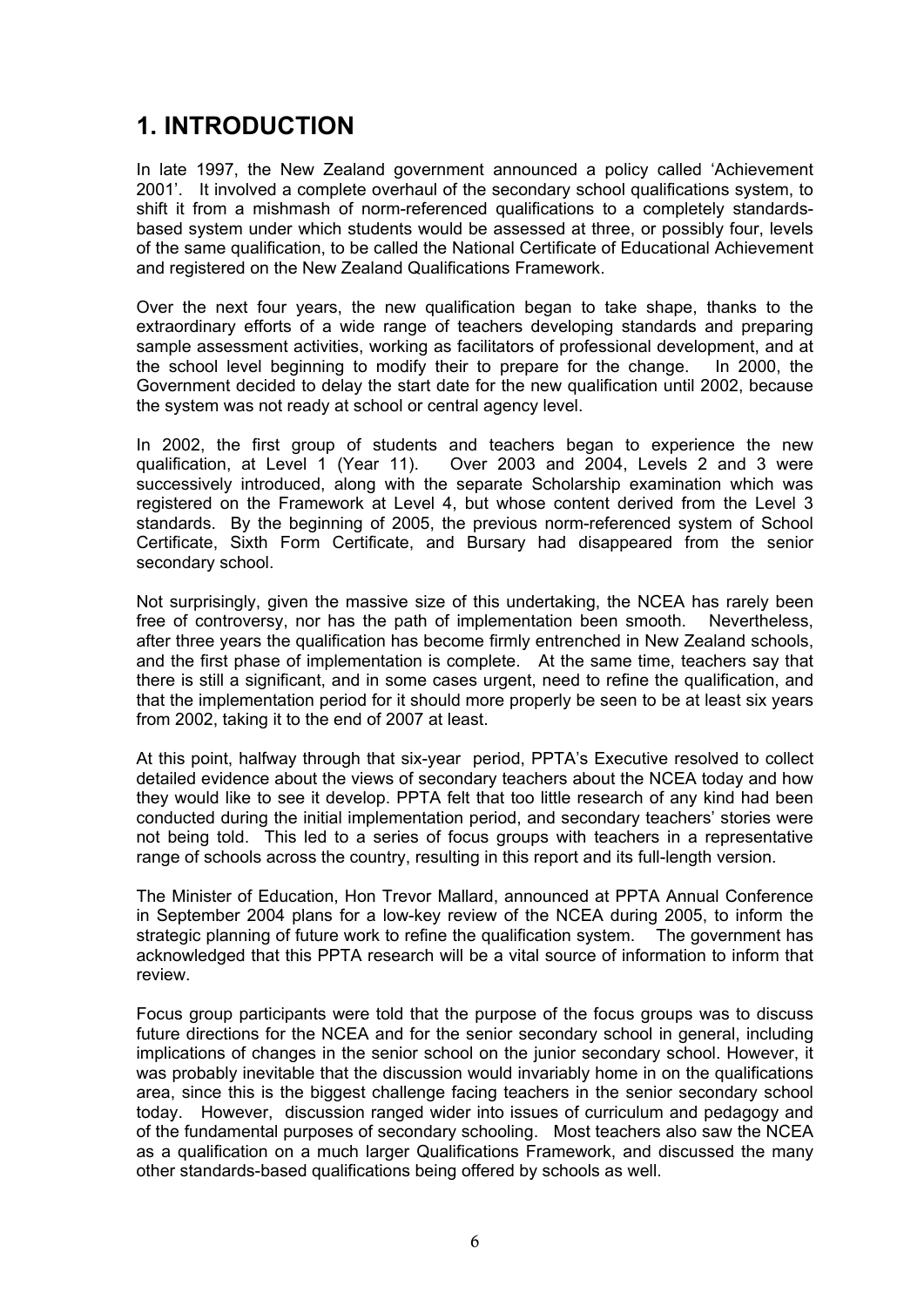This research focuses on the voices of secondary and area school teachers, hence its title 'Teachers Talk About NCEA'. It portrays a profession engaged in a hugely important project which is challenging the intellectual, emotional and physical resources of teachers to the maximum. Teachers talked in the focus groups about fundamental issues about teaching and learning, and the assessment of learning. They were wrestling with huge dilemmas brought upon them by the design of the system, but they were also excited about the opportunities for creative approaches to teaching and to curriculum organisation that the system presents. Many of them expressed a belief that they had been let down by the central agencies, who had failed to resource the new system adequately in a wide variety of ways. It is clear that without the professional commitment of secondary and area school teachers to put their students first and to deliver for them whatever the shortcomings of the support provided, the implementation could never have been successful.

This report highlights the fact that there is considerable work still to be done for the NCEA to fulfil its potential. While the vast majority of teachers do not wish to return to the previous system of qualifications, they are almost unanimous that there is fine tuning, or as one teacher described it 'rough tuning', to be done over the next few years. Much of this fine tuning will be the job of agencies such as the Ministry of Education and the New Zealand Qualifications Authority. The rest will need to be done by schools as they find their own solutions to the challenges and opportunities the system presents, but the Association will continue to call for better support and resourcing to schools to enable them all to complete their part of this exercise successfully.

## **2. METHODOLOGY**

The data for this research was collected from 16 focus groups of secondary or area school teachers, held over 8 days during November and December 2004. The groups were timed to coincide with the senior external exam period, when it was hoped that teachers could be released more easily from their teaching duties than at any other time of the year.

A representative sample of schools was drawn up as follows:

- Two area schools, one High Decile and one Mid Decile, of similar size (total roll less than 500 including primary students)
- One small rural co-ed school, Mid Decile, about 1 hour's drive from the nearest major centre, roll less than 500
- One 'rural fringe' co-ed school, Mid Decile, about 20 minutes' drive from the nearest major centre, roll in 501-750 range
- One provincial co-ed school, Mid Decile, roll in 1001-1200 range
- Two large High Decile urban single-sex schools, one a boys' school and one a girls' school, both with rolls of 1200+
- One Low Decile urban co-ed school, roll in 501-750 range
- One Mid Decile urban co-ed school, roll in 501-750 range (School descriptors give decile and roll range to protect the confidentiality of participants)

A deliberate attempt was also made to include in the sample some schools which were known to be enthusiastic supporters of the NCEA, and some schools which were believed to have strong reservations, in order to ensure a spread of views.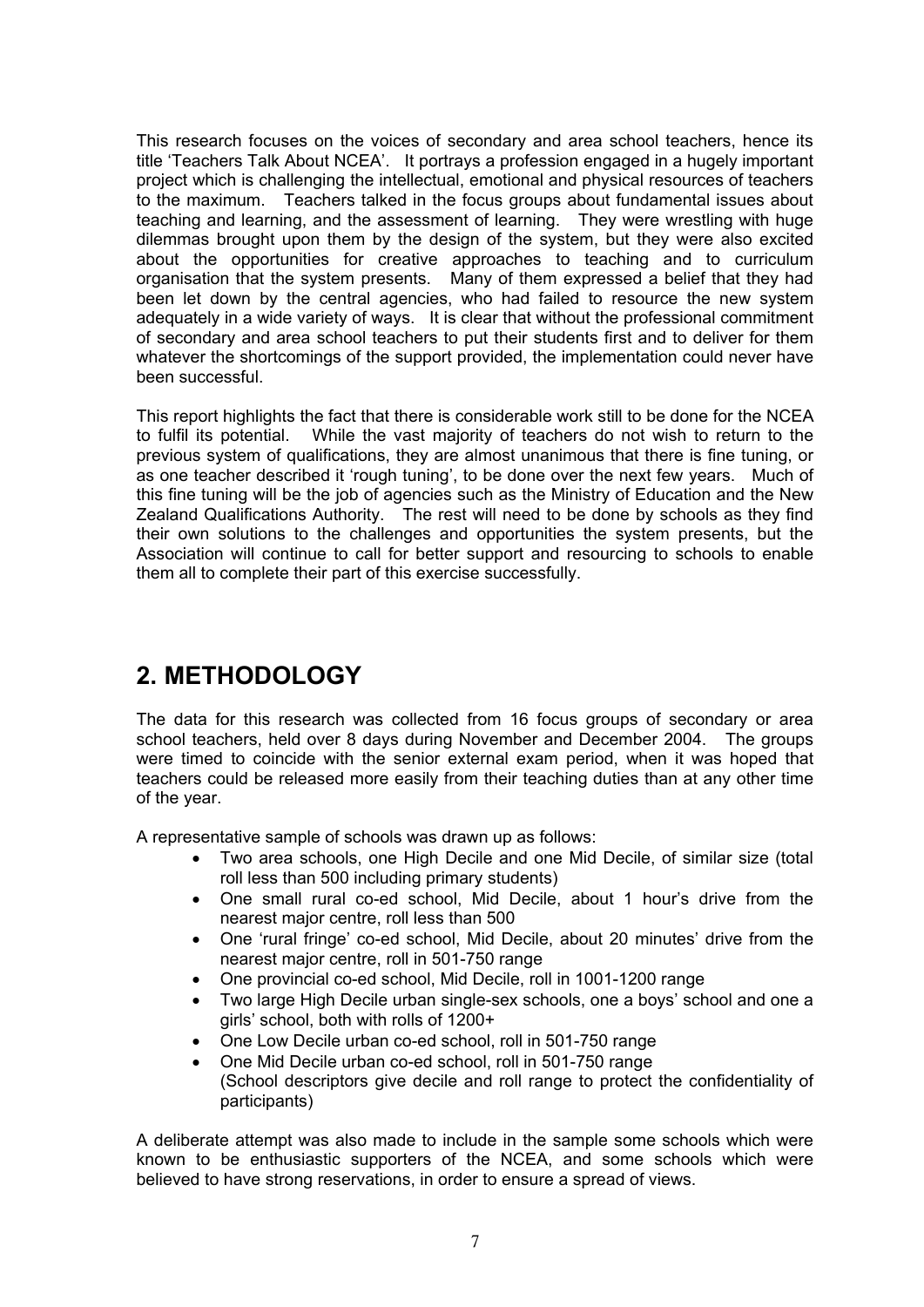Except in the area schools where only one group was held, schools set up two groups, one of heads of departments, teachers in charge of subjects and senior managers responsible for qualifications or curriculum, and the other group consisting of classroom teachers with no curriculum leadership responsibilities.

The normal ethical requirements regarding voluntary participation, confidentiality and a report of the results were met.

The discussion schedule used took participants through what was working well and what was not working so well in the senior secondary school, what needed to be done, and finally, whether on balance the new qualifications system was better than the old system.

### **3. THE FUTURE OF NCEA**

At the end of every group discussion, a question was asked to try to establish the participants' overall views of the NCEA, by asking them 'On balance, is the new system of qualifications working better than the old system of School Certificate, Sixth Form Certificate and Bursary or not? And if you think it's not working better, what should be done about that?'

In only one group – seven HODs at a small rural school - was there complete consensus that the problems with the new system were so major that it would be better to return to the old system, but almost all of this group still qualified their comments by saying that the old system would have to be modified. One possible factor in this is that their school was struggling financially to the extent that the HODs had no ancillary staffing available to them for curriculum support. In contrast, classroom teachers in the same school were more divided in their views, with two wanting to return to the old system and three to stay with the new.

In the rest of the groups, although most teachers supported the retention of the NCEA, enthusiasm for it varied widely. The largest category of teachers (35% of participants) said that the new system was definitely better, but there were improvements needed. A slightly smaller grouping (28% of participants) gave the NCEA an unqualified tick, listing fairness, motivation of students, parity of esteem of different subjects, and flexibility in developing courses to meet student needs as positive attributes. Hence 63% of all those participating in the groups expressed a view that the NCEA was either definitely better than the previous system but there were improvements needed, or that it was simply definitely better with no qualifications. Only 10% wanted to go back to the previous system, and a small number (6%) appeared resigned but unwilling to commit themselves to the NCEA being definitely better. The 'on balance' judgements of 21% of the participants were either not provided or else were not able to be categorised.

It is clear that there is no general will among secondary teachers to return to the previous system of qualifications.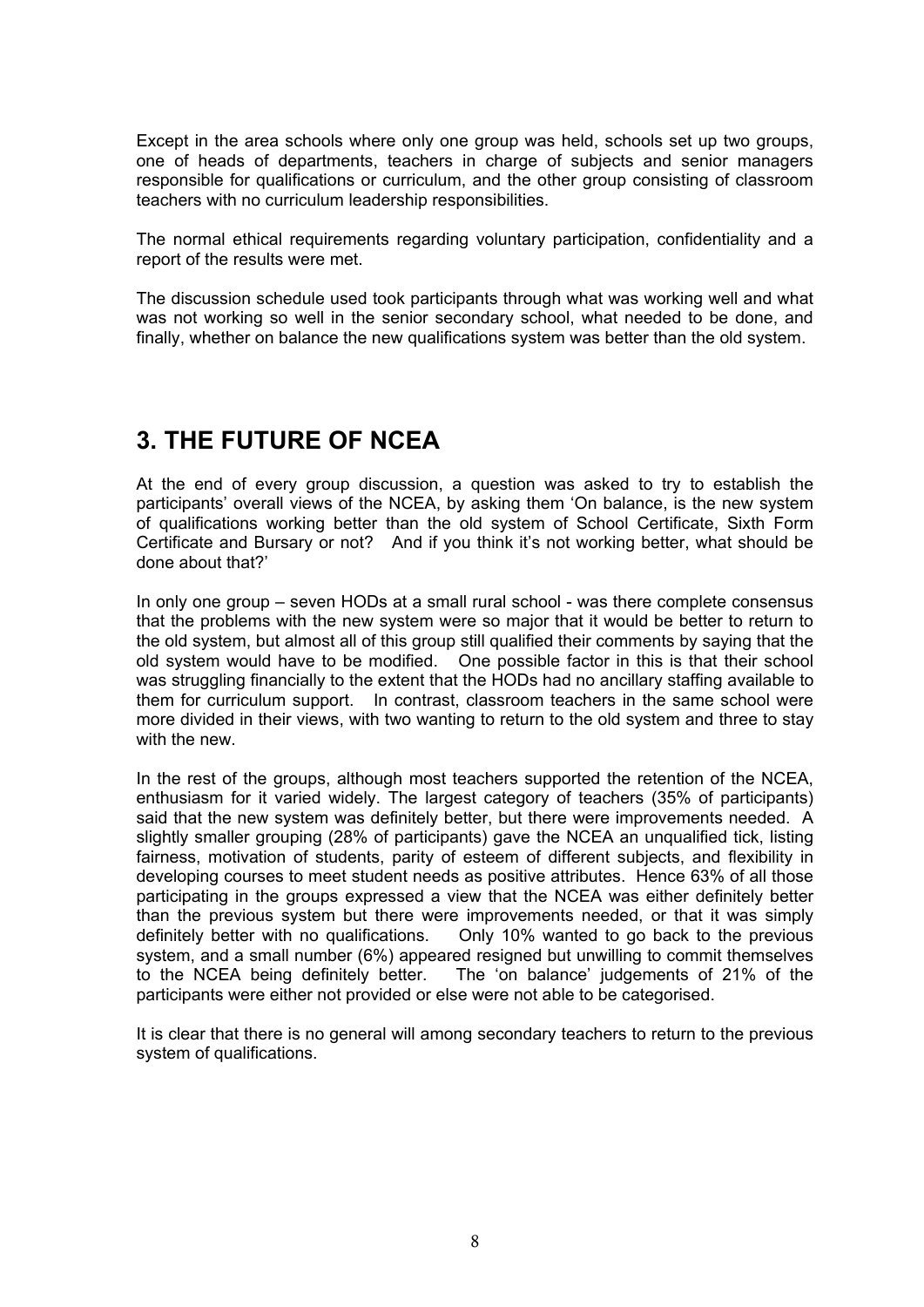### **4. CURRICULUM V. ASSESSMENT**

In all the groups, teachers expressed concerns about the balance between curriculum delivery and assessment under the NCEA. These included: worries about whether the integrity of the national curricula was being broken down under the new system; about whether curriculum was driving assessment as it should, or whether assessment was driving the curriculum, and, related to that, whether student behaviour demonstrated a greater concern with credit accumulation than with learning; and about the sheer quantity of assessment being done, including the impact of that on the amount of teaching time available. Not all the comments were negative; some teachers are very positive about the breaking down of subject barriers and the ability to create new courses by combining content and assessment from different subject disciplines. Some believe that the motivation of credits is important for students who previously had nothing to show for their learning. Some teachers are finding creative ways to make assessment a part of the learning process, so that time spent assessing is not seen as time lost to learning.

Some teachers are worrying about whether they are covering the curriculum, or even whether they are obliged to do so, and what the implications might be of a decision to not cover it. Others do not see curriculum coverage as a concern, or have found ways around it, and the ability to assess more validly under the new system is seen by some teachers as providing greater curriculum fidelity than in the past.

PPTA has been hearing for some time concerns from teachers that 'assessment is driving the curriculum'. It is a common feature of the introduction of new assessment regimes that for a time at least, assessment will seem to take up the driving seat, and it certainly will occupy inordinate amounts of teacher time as they adapt to the new system. There is also a tendency for teachers to assess more at the beginning of a new system than they do later. Teachers' experience with Sixth Form Certificate is a good example of this. Nevertheless, at this point anyway, it is clear that teachers believe that their teaching is 'assessment-driven', and ways need to be found to change this and to put learning back into the driver's seat.

Some teachers or whole schools have found solutions to all of this that they are happy about, such as caps on the number of credits per course, using extra-curricular opportunities such as speech contests for assessment, working across departments on generic tasks like research, and just leaving out standards where there is not time to cover them adequately. Others cannot see how they can make reductions in their courses.

Loss of learning time is also a concern for teachers. In the main, teachers are still assessing in finite ways that are generally perceived as separate from learning, although the ability for students to learn from one assessment event and apply that learning later in a further assessment opportunity is appreciated. As a result, time which was previously perceived as being used for 'learning' is now being used for 'assessment', either first or further opportunities. The biggest group of concerns about loss of teaching time came from teachers who had to fit in practical assessments, some of which involved group work as well, especially but not exclusively in Science subjects. Time to give feedback to students after assessment was also mentioned as a huge demand on class time.

In all but one of the groups, teachers raised the vexed issue of whether students are motivated by the currency of credits or by the currency of Merit and Excellence, or by learning *per se*. Teachers see this as a dilemma, because it is clear that for students who were not successful under the previous system, being able to notch up credits throughout the year and feel a sense of achievement is a very important motivator. On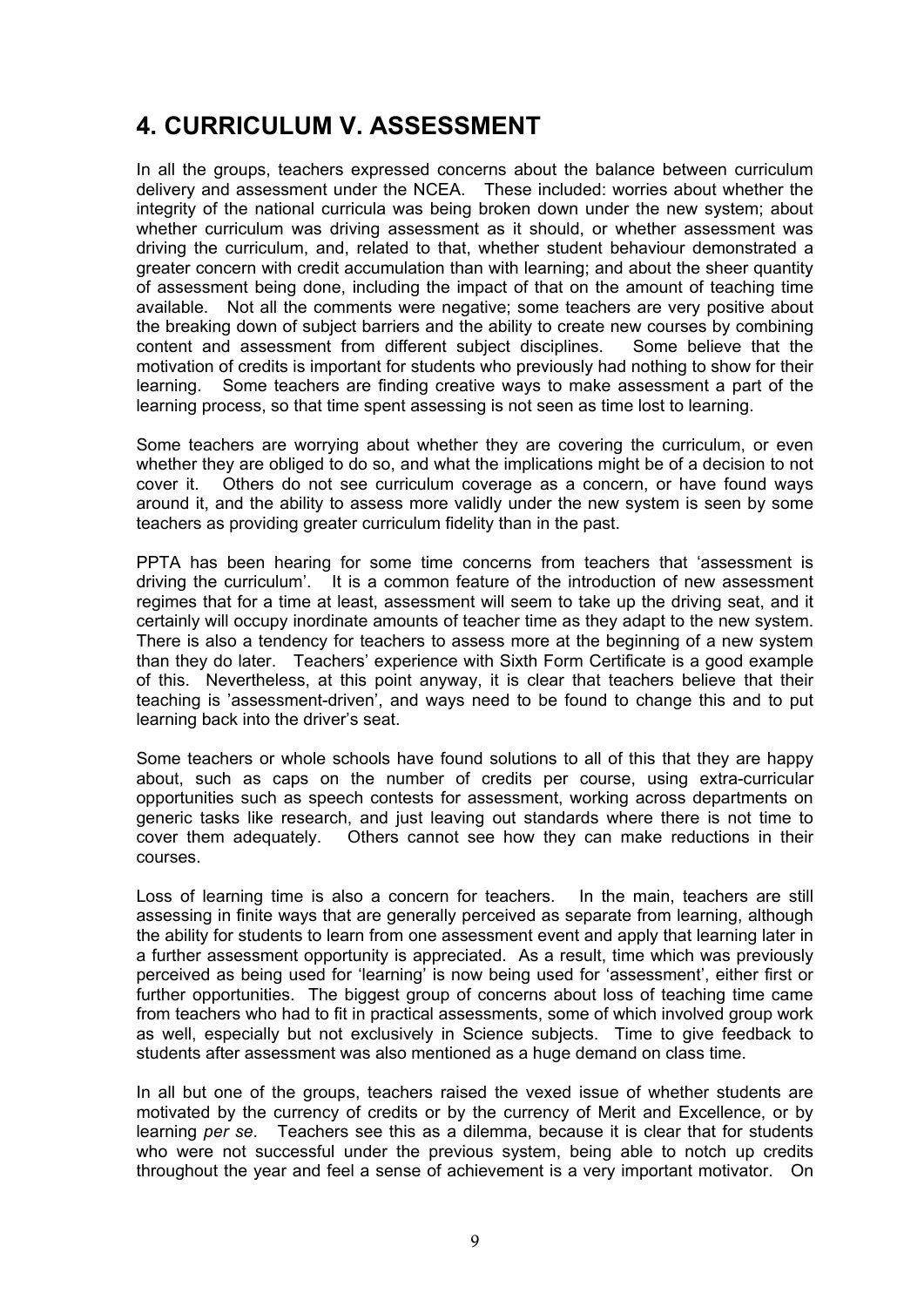the other hand, teachers perceive that some students, once they have reached the number of credits necessary for the relevant Certificate, stop work. Furthermore, teachers perceive that students who could have been achieving at the higher levels are content with an Achieved because that is the currency which qualifies them for the **Certificate** 

Many teachers said that students invariably want to know what a piece of work is 'worth' in terms of credit value. In some cases, this has led to teachers deciding to change the assessment programme because of a perception by students that a particular standard is 'not worth it'. Concern was expressed that students were missing out on important curriculum goals by picking and choosing which credits they would aim to achieve. There are also issues with students choosing subjects which are seen as delivering 'easy' credits rather than the ones which would challenge them more, for example choosing Tourism over Geography.

Whether students have reached their 'goal' of credits required for the Certificate is believed to affect whether they do the work, including preparing themselves and fronting up to the external assessments, and this is concerning parents who expect their young people to still be working towards external exams at the end of the year. The problem of credit accumulation as the focus of students also rears its head around formative work for external assessments, however teachers agreed that not all students behaved in this way, with some not losing interest when they reached 80 credits and aiming for the higher levels of Merit and Excellence in all standards. Some teachers value the flexibility of the new system because it means that students can take control of their own assessment and make choices about their focus. On the other hand, not all the choices students make are wise.

One Deputy Principal, in the Low Decile school, perceived that the school had in some ways created a problem, because with the goal of trying to give 'parity of esteem' to unit standards alongside achievement standards, they had 'talked up' the value of credits for standards, rather than the value of Merits and Excellences (which are not available from unit standards).

### **CONCLUSIONS**

Some of the issues canvassed above arise from the design of the qualifications system, and need to be reviewed by NZQA and the Ministry of Education, in consultation with the profession, to consider whether modifications are needed to deal with any unintended negative consequences of aspects of that design. The most obvious example of this is the 80 credit requirement for the Certificate, and the possibility that it has some negative impacts on motivation for some students.

Opportunities need to be provided so that teachers, especially but not exclusively those in leadership positions, can discuss issues around how to ensure a proper balance between curriculum and assessment. Models of effective practice which schools and departments have found to address the issues raised here need to be disseminated among teachers.

### *(See Recommendations 1, 2, 3 and 4)*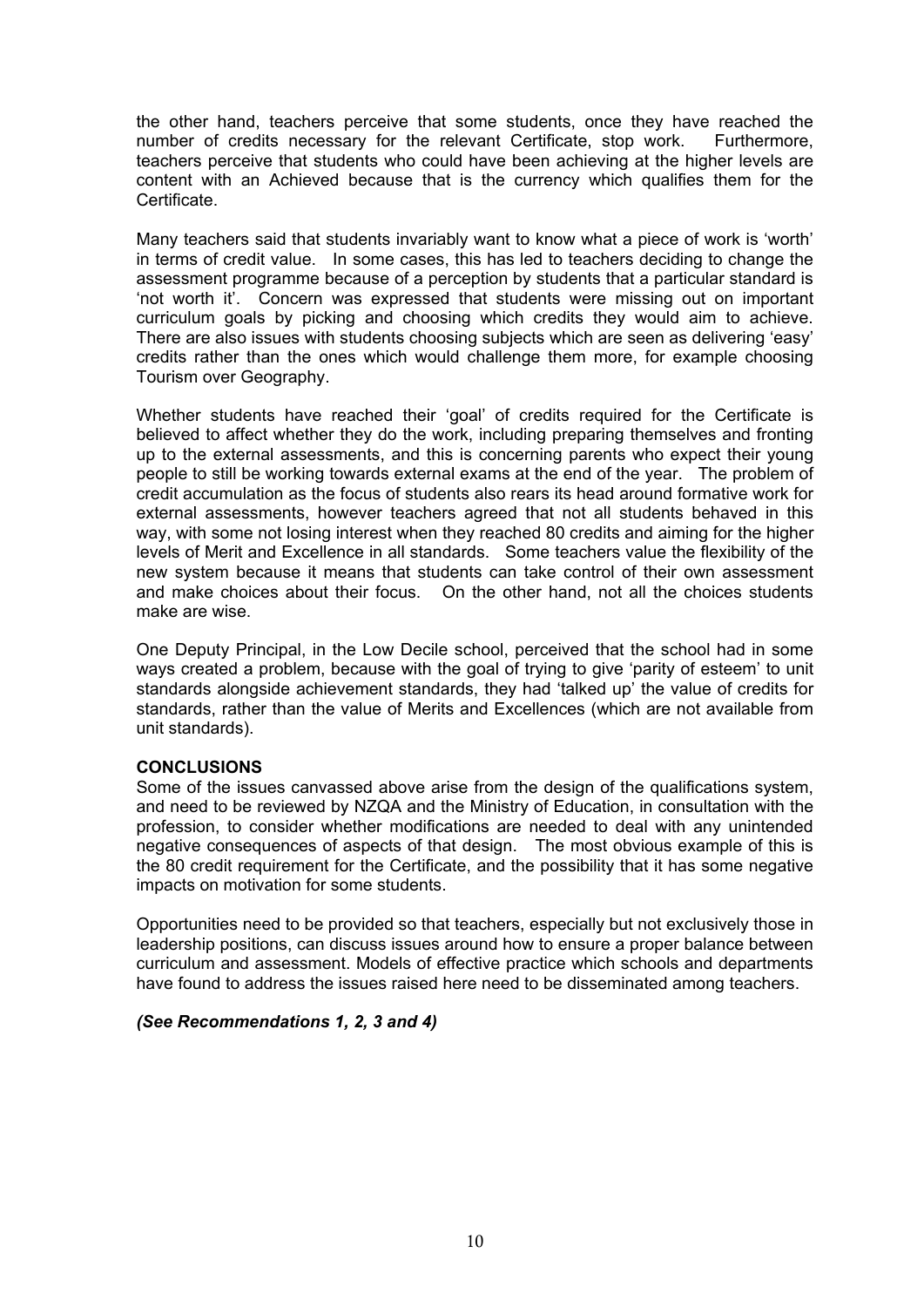### **5. MODULARISATION OF ASSESSMENT**

A feature which distinguishes standards-based assessment from the previous normreferenced system is that the assessment is modularised, and students are given credits for parts of a course, rather than a global mark. Teachers can see both good and bad in the modularisation of assessment: good in that it provides very specific learning objectives for students and lends itself to huge flexibility in development of courses, but bad because in some subjects, like languages, it is not valid to assess bit by bit from early in the year because the skills are so closely integrated.

Some teachers talked about the advantages for students, and for themselves, in breaking up a year-long course into manageable chunks for which students could gain credit as they went along. Others felt that students were not retaining knowledge or transferring it from one part of the course to another.

Some teachers were thinking creatively about future possible ways of using the flexibility available, such as offering part-year courses to cover the aspects of a subject that particular groups of students really need, or designing courses which covered a range of Sciences.

### **CONCLUSIONS**

There are problems raised here which can be solved at the school level, but there are other problems which may be unintended consequences of the design of the system, for example the perception that in some subjects students do not, despite their teachers' best efforts, transfer knowledge and skills from one unit of work to another. This may explain why in some subjects at Scholarship level in 2004, students performed less well than might have been expected on assessments which required them to integrate knowledge across whole subjects.

Opportunities need to be provided for teachers to work together, both within and across schools, to develop solutions to problems that have arisen from the modularisation of assessment, and for examples of effective practice to be disseminated.

### *(See Recommendation 4)*

### **6. STUDENT MOTIVATION**

Teachers generally believe that students are more motivated to succeed within the NCEA framework than in the previous qualifications system, however, there are persistent concerns that the design of the NCEA has prompted some students to take a minimalist approach to achievement, and to be satisfied with reaching the Achieved level in standards and the minimum number of credits for the Certificate.

Many are convinced that the NCEA is a big improvement for less able students and has motivated them in a range of ways, such as the ability to bank credits as they go through the year and carry them into the following year, to focus intensively on those aspects of a subject where they can succeed, to get recognition for what they can do even when there are large areas that they find hard, to have another try at something they have failed, and to access the range of new courses and new options within subjects that are available and which suit them better than what was on offer before the NCEA.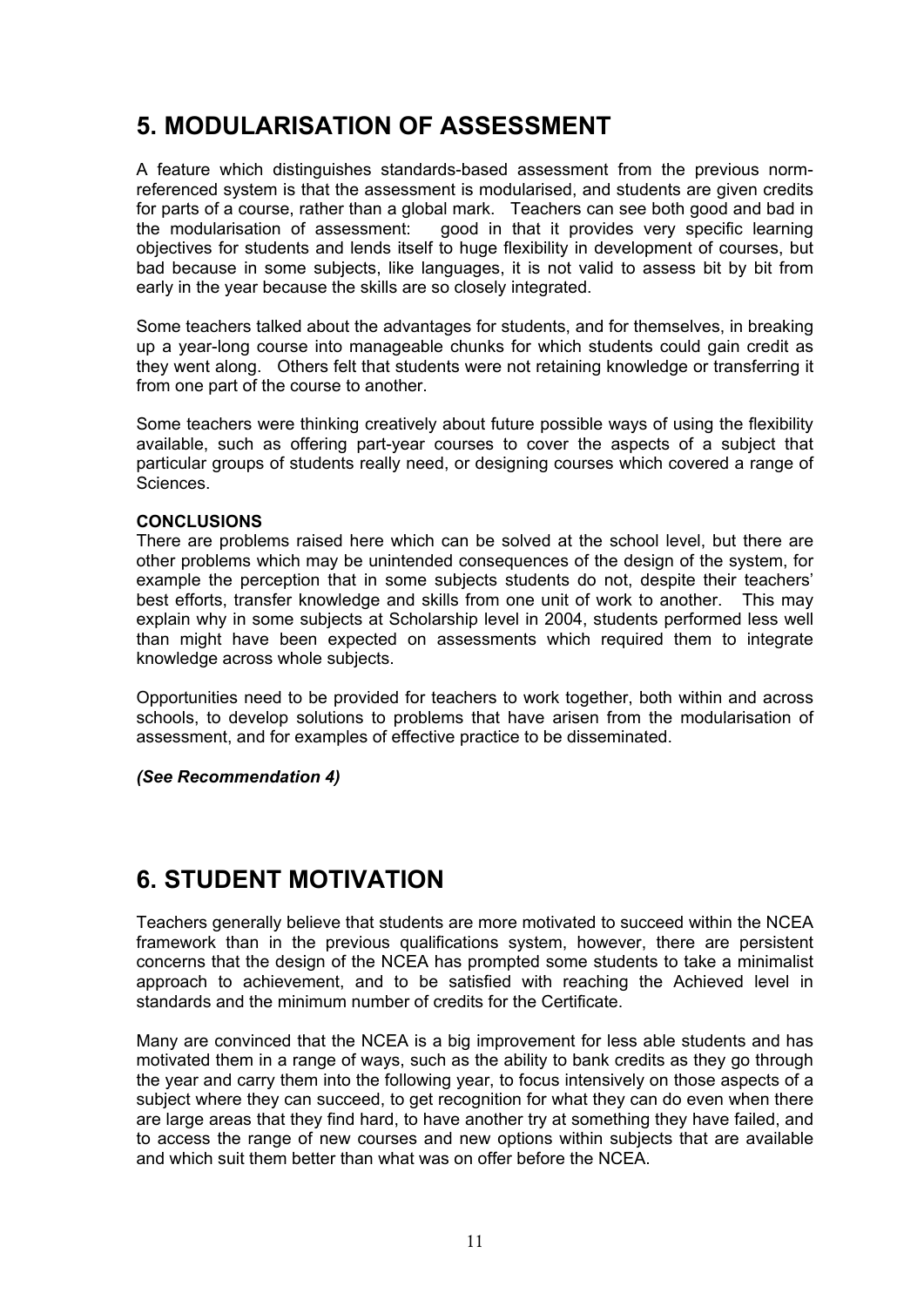Discussion also often turned to whether the NCEA was challenging and extending the able students, and despite early predictions that it would not, teachers generally seem to believe that it is, with able students aiming for the higher grades and for Scholarship.

However there is much less agreement about whether students in the middle range of ability are being motivated. These are the students who are perceived to be most likely to take a minimalist approach, and settle for Achieved and for the minimum number of credits required for the relevant Certificate.

### **CONCLUSIONS**

One of the main reasons put forward for a change from the previous qualifications system was that it had failed to motivate many students. It is clear that many teachers believe that the new system is much more motivating for many students. However, because there are doubts held about whether the revised system is motivating for particular groups of students, there needs to be urgent research to establish the extent of the problem, and suggest whether particular aspects of the NCEA - the 80 credit requirement for the Certificate, or the wide range of achievement which is covered by the Achieved level, for example - are de-motivating for some students.

### *(See Recommendations 1 and 2)*

### **7. MANAGING INTERNAL ASSESSMENT**

Teachers and schools must make professional judgements which balance a number of the goals and principles which inform the new qualifications system, for example student motivation, fairness, inclusiveness, clarity, equity, and manageability.

It has been suggested to schools (e.g. *NCEA Update 11*, May 2002) that in certain circumstances it may be appropriate to seek further evidence from a student orally or in some other way, rather than to have them repeat a whole assessment task or provide further written information. This has been presented as one of a number of ways of reducing the internal assessment workload of teachers and students. However teachers who raised this issue in the focus groups tended to be quite resistant to this kind of evidence collection, especially to using oral clarification.

Making the judgements at the grade boundaries is found to be a big challenge at times, given the fairly generalised descriptors provided, and the subtleties of language involved, e.g. 'describe, explain, discuss'. It is thought to be particularly difficult for new teachers.

The focused nature of standards-based assessment is seen by teachers to improve clarity for students. They are given information that tells them exactly what understandings and/or skills are going to be assessed, and there is not the same element of 'Guess what the teacher/examiner will want me to know' that there was in the previous system. On the other hand, some teachers find they struggle to be clear with students about what is required because of the wording of standards and/or the lack of exemplars in their subjects.

Providing further opportunities for assessment continues to be quite a vexed issue for teachers. It is seen by many teachers to make good sense to them and to students, because it ensures that they take note of teacher feedback and provides an incentive for them to improve their learning. But the time involved in providing further opportunities for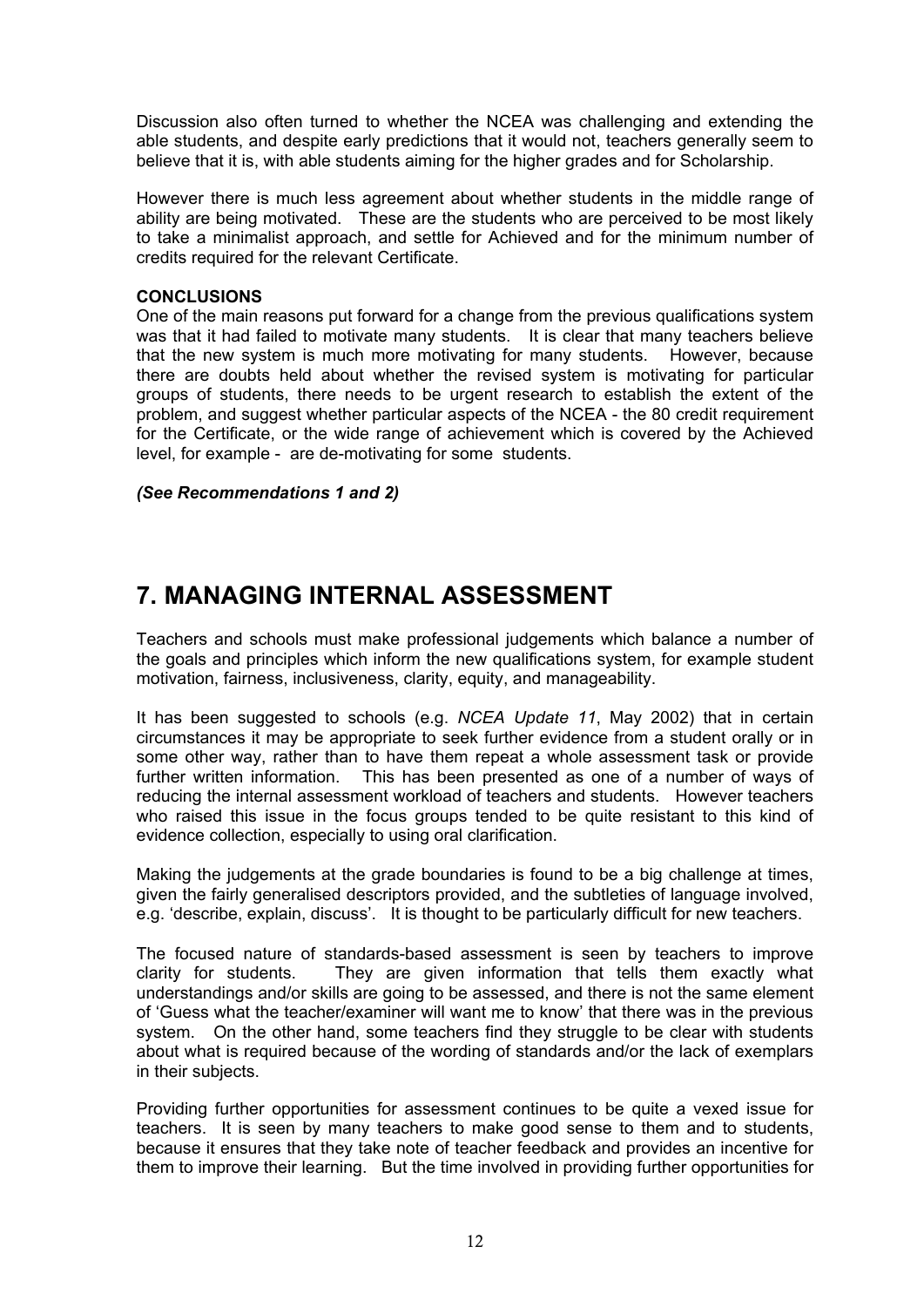assessment is seen by many teachers as huge, in some cases making it impossible to do, such as Science investigations, Art folios or Technology projects. In many schools, further teaching and further opportunities for assessment are being provided in teacher and student 'spare' time, such as lunchtimes or after school or even at the weekend, and this is proving to be a major burden on teachers.

Some teachers said they were finding ways to collect additional evidence in less structured ways which did not have negative impacts on student or teacher workloads, but there was a wide range of beliefs about what is acceptable and what is not, both in terms of school policies and in terms of perceived national policies. Other teachers terms of school policies and in terms of perceived national policies. expressed considerable discomfort around issues of the time and workload involved, a perceived lack of national uniformity, and the lack of parity between internal and external assessment because one offers further opportunities and the other does not.

Teachers are concerned to ensure the authenticity of student assessment work, and are exploring ways to resolve the tension between the need to ensure that the work students submit for internal assessment is their own, and the need to be able to assess flexibly and not tie up inordinate amounts of class time in whole class assessment events that are not also learning opportunities. They worry that differences between schools in the conditions that are applied for assessment of students, the amount of help teachers give students, the processes they have for ensuring authenticity and the number and manner of further opportunities offered mean that there is a lack of parity of standards being applied, and that this is not picked up by the moderation system. This affects their feelings about the judgements they themselves make about these matters.

Teachers recognise that their professionalism is key, but they are not convinced that everybody will behave professionally. The media publicity about Cambridge High School had not increased teachers' confidence in the system.

Teachers want clearer guidelines about the conditions for assessing each standard, to ensure that internal standards have credibility. They commented on the difficulty in getting authoritative subject-specific advice on judgements about what was acceptable practice and what was not.

### **CONCLUSIONS**

This chapter illustrates the extent to which the new qualifications system relies on teachers making sound professional judgements in a range of areas. It also conveys an impression that teachers are struggling with some of these issues, and that many of them would value further support and guidance. It highlights a wide range of areas where ongoing professional development, targeted at the particular needs of teachers and schools, is essential.

For that reason, the report recommends two days of Ministry of Education-funded professional development every year for at least the next three years, beginning later in 2005, to enable teachers to share ideas with colleagues on good ways to manage internal assessment. There is also a need to address the time requirements of schoolbased assessment, and it is recommended that this be referred to the Teacher Workload working party. In addition, until internal assessment becomes manageable for teachers, there should be no moves to make a level of NCEA entirely internally assessed.

### *(See Recommendations 4, 5 and 7)*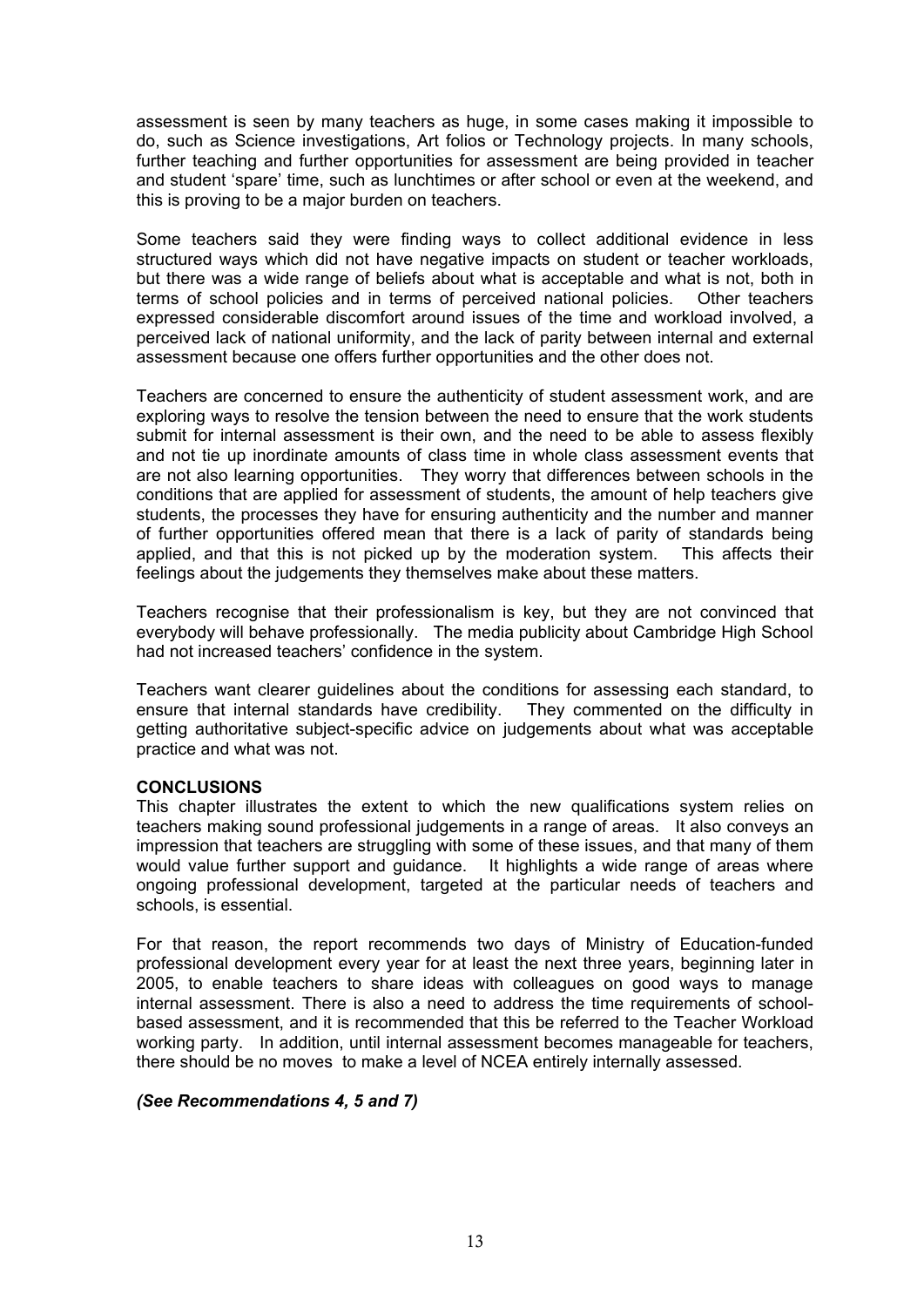### **8. ACHIEVEMENT STANDARDS OR UNIT STANDARDS?**

Both achievement and unit standards deliver credits towards the NCEA, but there are significant differences between them: unit standards are entirely internally assessed, whereas achievement standards are either internally or externally assessed; unit standards are nearly all competency-based with just one level of achievement, achievement standards have three levels of achievement; many unit standards have been in existence for some years and have been through many revisions, whereas achievement standards are relatively new.

There is a perception that unit standards are easier to achieve than achievement standards, but teachers are divided about this. Some teachers argue that unit standards are harder to achieve because competency requires consistent success across a range of very specific elements and performance criteria, whereas achievement standards are more holistic and general. For some this specificity of unit standards is a plus, but for others it is not and they view the assessment as petty and not allowing teachers to exercise professional judgement. Other teachers believe that achievement standards are more demanding because they require more depth of thought and there are fewer credits for the amount of work involved.

Teachers commented on the huge range of difficulty levels in unit standards, especially at Level 1, where the policy has been that Level 1 is 'flexible downwards', in other words standards which reflect achievement well below Year 11 performance are able to be registered at Level 1. This causes some difficulties for schools, especially if they have not set pre-requisites of particular standards for entry to Level 2 courses, when students have achieved certain unit standards credits and think that means they can cope with a Level 2 course.

Teachers said that there needed to be work done to reconcile the relative credit values between unit and achievement standards. They described cases where roughly similar standards, with roughly similar amounts of work required, generated quite different numbers of credits. In most cases, the unit standards delivered more credits for the amount of time and/or level of work required. There was a call for a thorough review of this.

A number of participants taught courses which were exclusively unit standard assessed, however others were using a mixture. Sometimes teachers offered unit standards to boost the amount of internal assessment available in the course; sometimes it was to assess skills or understandings which were not covered in the achievement standards available, e.g. wide reading in English; sometimes unit standards were being used as an insurance policy against students failing achievement standards.

In no school in the sample did unit and achievement standards appear to have attained equal status among teachers and students. Some factors influencing teachers' perceptions appeared to be their subject areas, their experience with using unit standards, and the decile level of the school they taught in. In two schools there were at least some teachers who were clearly trying to adopt a language which focused on standards and credits, rather than differentiating between the two types of standards. A downside of this, extensively discussed at the Low Decile school, was that this put most of the focus on the number of credits students could achieve, rather than on striving for Merit or Excellence where it was available in achievement standards. The Deputy Principal of the Low Decile school described its policy intention as being 'to 'fudge' the differentiation between unit standards and achievement standards with the students, talking up credit rating', and removing any stigma of unit standards. However a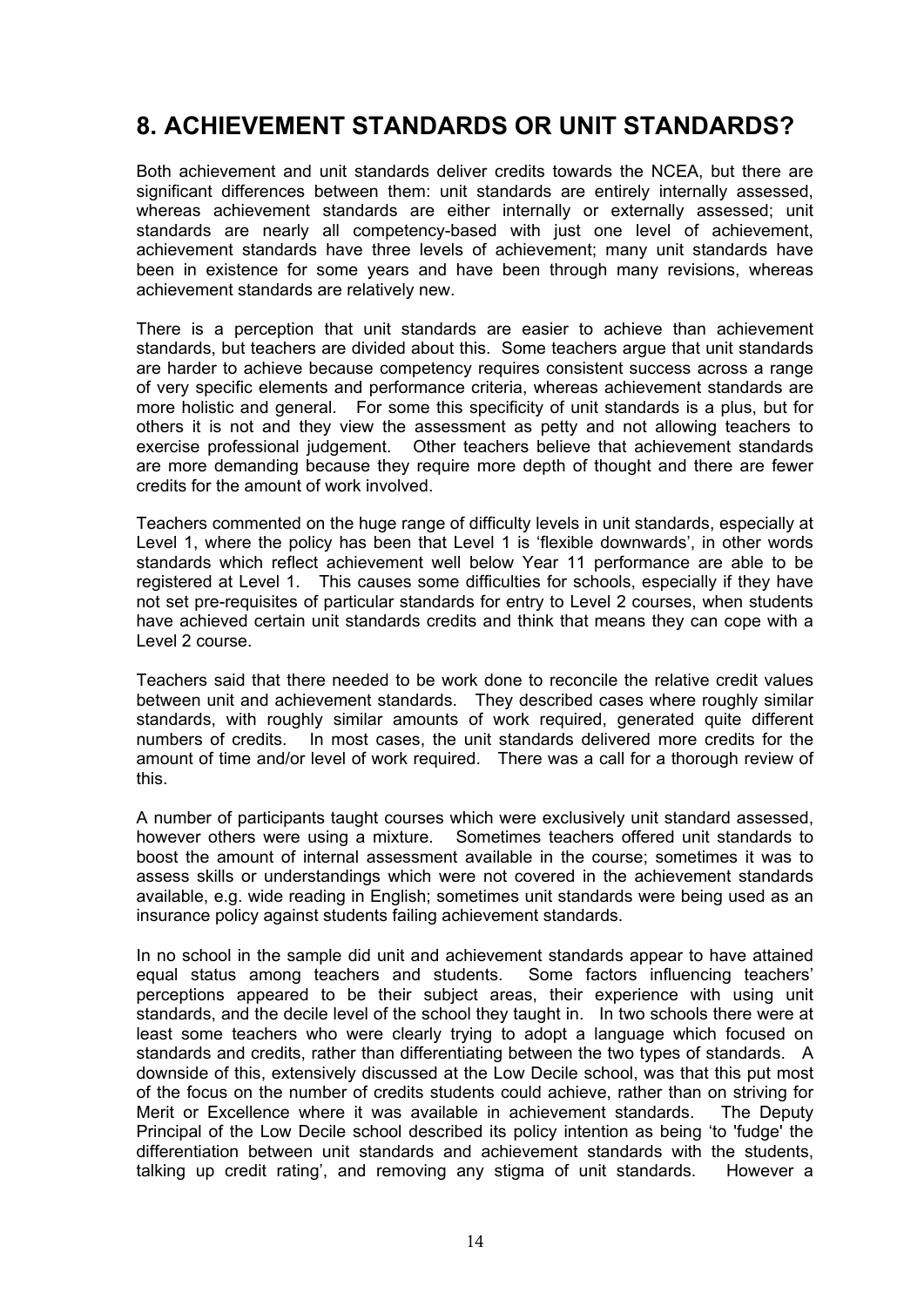significant number of teachers there disagreed that this policy was working, to the extent that one teacher said students would describe a unit standards-based course as: 'Oh that's the cabbage course'.

In all the other schools where the issue was discussed, there was clear evidence of a status distinction being made. The 'bad press' for unit standards was blamed by some for the low esteem in which they were held, especially after the Cambridge High School publicity.

### **CONCLUSIONS**

It is not simple to deliver parity of esteem to the range of options available within a school, especially when there are two different assessment systems operating, one of which in a number of ways appears to be more highly valued, and where the lower status system is associated mainly with subjects that have been labelled 'vocational' or with easier options within subjects. The fact that both kinds of standard deliver credits towards the same qualification is not sufficient to change the perceptions. It may be, as Howard and Greg Lee have argued, that the goal of parity of esteem is not achievable because the relative status of subjects is something that has a long tradition that is not easily overthrown. The story of the low-decile school where the senior manager believes that all kinds of standards have similar status, but where staff clearly contradicted that view, is salutary. If it cannot be achieved in a school like that, it is reasonable to ask where it can be achieved. Furthermore, if the route to parity of esteem is to emphasise credit values rather than working for deeper learning and higher levels of achievement, many schools will rightly choose not to take it.

There are some issues raised in this chapter, however, which can be addressed by NZQA and the Ministry of Education, in consultation with the profession. There is a need to look again at whether introducing at least a Merit level into unit standards would be warranted. There is also a need to have a thorough look at the relative credit values of all standards, and to ensure that the credit values are equitable. Finally, unit standard assessment must be resourced equitably with achievement standard assessment, as discussed more extensively in Chapter 15, Resourcing Issues.

#### *(See Recommendations 1 and 3)*

### **9. INTERNAL MODERATION OF INTERNAL ASSESSMENT**

The need for internal moderation of assessment is mostly seen as a positive feature of the new qualifications system. Teachers value the professional conversations they engage in during internal moderation exercises, the ability to make shared judgements about real examples of student work, and to share ideas about teaching and learning strategies that will help students to achieve better. However, there is not enough time available in schools for this work to be as professionally productive as it could be.

Teachers in small isolated schools or single-teacher departments in larger schools, who lack anyone in their own school to moderate their work, face the biggest challenges with internal moderation. They are having to approach teachers in other schools to work with them on this task and although many spoke positively about this experience, it is a major time factor for them. But it is also clear that it places a huge burden on heads of department in big departments.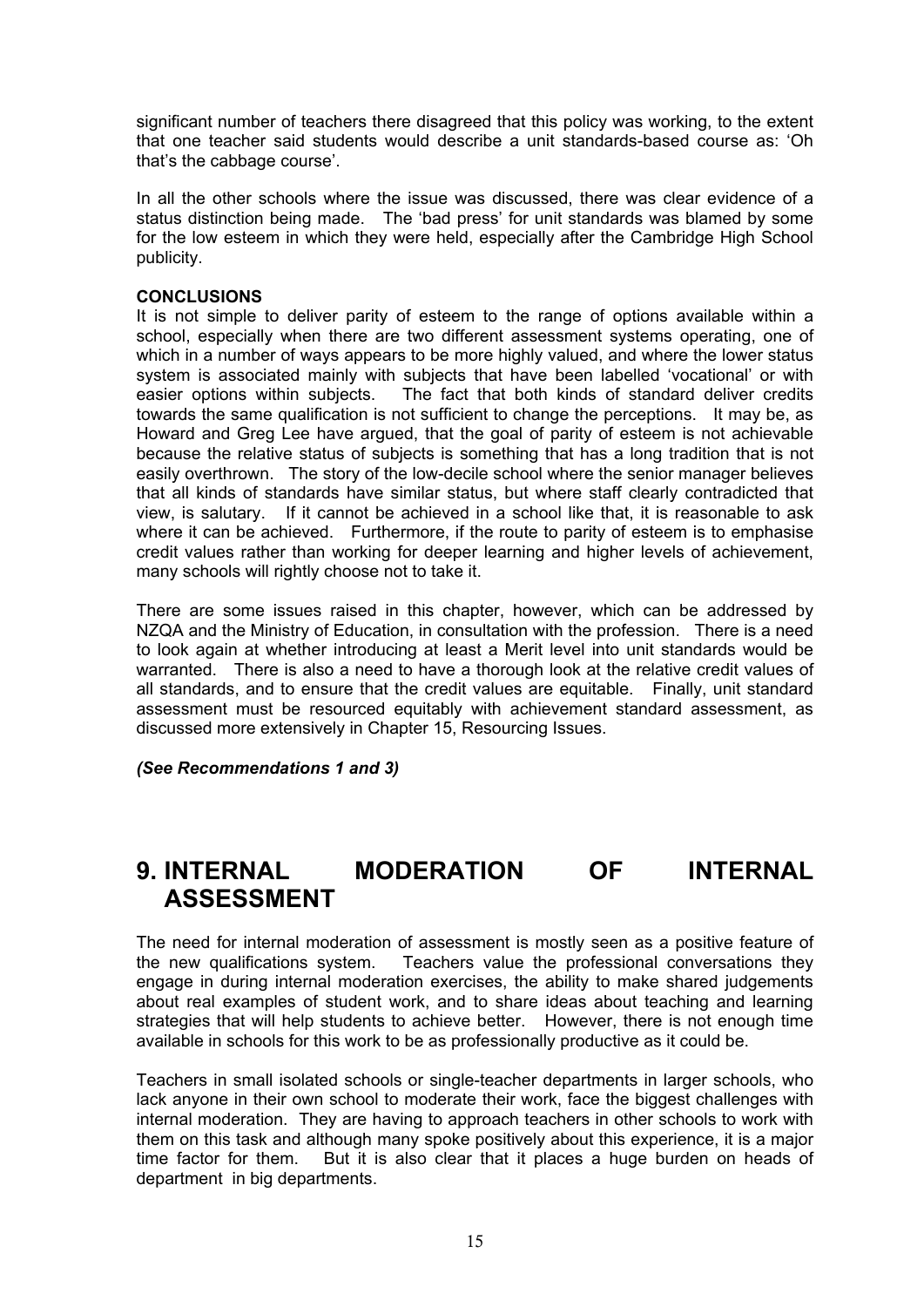Schools appear to have good systems of internal moderation operating, and teachers take the task of supporting their colleagues to make assessment judgements very seriously. They commented that there was a lot of work needed with new teachers or teachers who were not full-time in one department, and that because in some cases the wording of the standards was quite general, decisions on the grade margins could be difficult to make.

#### **CONCLUSIONS**

The Ministry of Education needs to consider how these difficulties could be alleviated, because of the huge benefits in enhanced teacher knowledge and capability that would result, hence the recommendation that this be considered by the Teacher Workload working party established under the Secondary Teachers' Collective Agreement. The proposed ongoing professional development would also enable teachers to share ideas about the internal moderation processes which work for them in their particular contexts.

*(See Recommendations 4, 5 and 7)* 

### **10. EXTERNAL MODERATION OF INTERNAL ASSESSMENT**

The external moderation system, which is the quality assurance process for the internally assessed components of the qualification, lacks credibility with the vast majority of teachers. The researcher heard many examples of inconsistencies in moderator judgements, of pettiness by moderators, and of inadequate and mistrusted processes for appeal of moderator judgements. The moderation system is an essential mechanism to reassure the teaching profession, students, families, tertiary institutions, employers and the wider public that the NCEA can deliver national consistency of judgements against the achievement and unit standards. Lack of confidence in the moderation system leads to lack of confidence in the whole qualification. As one teacher put it: "I want it to be comparable, and I want it to be able to be better compared: across units, across schools and across subjects. I want to feel that all of that is tighter and that we are operating at one level, consistently across."

The process of sending work away for moderation is stressful for teachers, yet despite this, teachers overwhelmingly want a tougher moderation system. One issue is the small number of standards moderated each year. It is felt that moderation of more tasks would provide better assurance that consistent standards are being applied nationally.

NZQA's process, whereby teachers select eight pieces of work for moderation and are asked to try to demonstrate in their sample a range of achievement and to select pieces which are on the grade margins, was generally supported by participants, although there was a degree of distrust expressed about whether all teachers followed the process, and a feeling that it could be made more robust.

Quality of moderators' work appears to be patchy. Teachers expressed numerous concerns regarding a lack of consistency in moderator judgements, and some examples were given where it appeared that the moderator was lacking in subject knowledge. This was a matter of serious concern to teachers, because it reflects on the credibility of the whole system. Excessive pettiness was also criticised by teachers.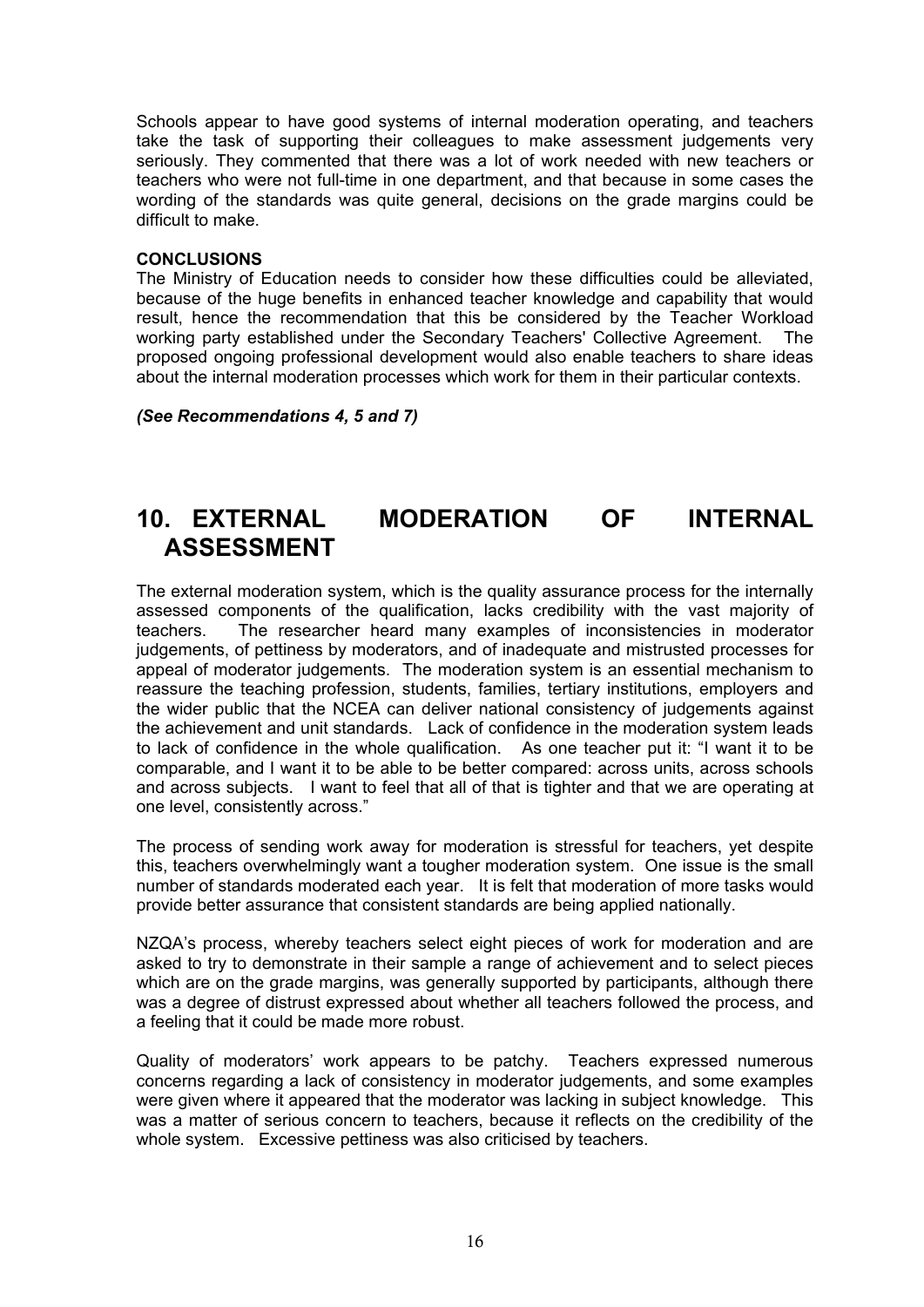The researcher asked teachers whether they would consider appealing moderator judgements they were dissatisfied with, but it appears that there is little awareness of any appeal process, and little faith that it would be worth making use of. Furthermore, the lack of faith about appealing can mean teachers will 'play safe' next time by sending only pieces of work about which they feel confident in their judgements.

PPTA has always argued that the moderation process should include an advisory function, and that this would necessitate teachers being able to communicate with the moderator. Teachers know that this would be a more expensive system, probably requiring full-time moderators, but it clearly needs to be re-visited if the system is to be perceived by teachers to be supportive. Teachers want to receive helpful advice about how they can improve assessments deemed to be unsatisfactory, and the invisibility of the moderators and the inability to go back to them for assistance bothers a lot of teachers.

Teachers in the groups who were or had been moderators themselves also expressed some negative views about the system, including the fact that they are not allowed to give advice to teachers, that they were trying to do the job on top of their full-time teaching positions, and that they had been told that there would no longer be national meetings of moderators to ensure that standards were consistent.

### **CONCLUSIONS**

The moderation system needs to be urgently reviewed. If it doesn't have credibility with teachers, it won't have credibility with students or with the general public. The current model of practising teachers doing moderation work in their 'spare' time, and being under strict instructions to not communicate with colleagues whose work they are moderating to help them remedy defects found in their assessment, is simply not working.

The idea of building a moderation service that is properly staffed and which combines the functions of moderation and support needs to be revisited by the government in consultation with the profession, hence the recommendation that such a proposal be referred to the Career Pathways working party established under the Secondary Teachers' Collective Agreement, to work in consultation with NZQA. It is likely that if moderation became a highly regarded task, done either full-time or part-time and properly resourced and with a professional support element to the work, it would be competed for by the best subject specialists in the profession, and the quality issues raised here by teachers would disappear. It is also clear that until the external moderation system is believed in by teachers, students and the general public, there should be no proposals to make a level of the NCEA entirely internally assessed.

### *(See Recommendation 5 and 7)*

### **11. EXTERNAL ASSESSMENT**

While no-one in any focus group expressed a wish for the NCEA to become an entirely internally assessed system, there were huge concerns about the quality and reliability of external assessment. These were such that the credibility of the externally assessed part of the qualification is under serious threat. Teachers talked about the unpredictability of the external assessments under the NCEA. In a range of subjects there had been unsignalled changes to exams. Many teachers felt that exams had been pitched at too high a level or had presented unnecessary difficulties for students, while on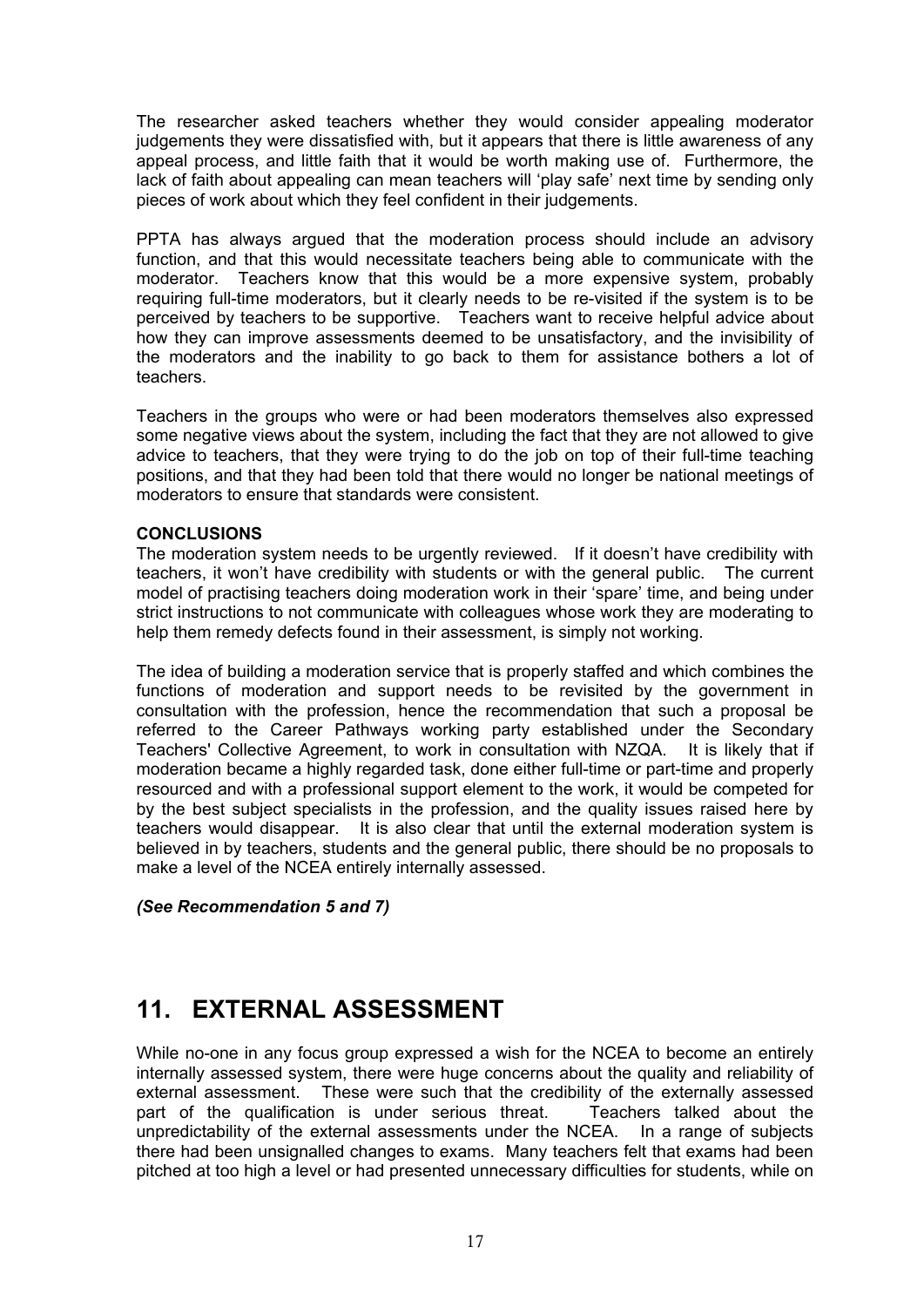the other hand there were issues about how the exams were going to identify the different levels of achievement, such as a Science teacher saying that questions did not always provide opportunities to demonstrate Excellence. concerned about scientific inaccuracies reflected in their exams or judgement statements.

The lack of comparability of difficulty level of external assessments between standards within a subject, between subjects, and from year to year, were commented on in five of the nine schools. Teachers expressed the view that within a subject, the proportion of students achieving at the different levels ought to be reasonably consistent between the various external assessments, and that this was not happening. Year to vear various external assessments, and that this was not happening. comparability within a subject was also an expectation that was not always being met and this was of great concern. Teachers across a range of subjects commented on inconsistencies between Level 1 results for 2002 and 2003.

### **CONCLUSIONS**

As the recent controversy over the Scholarship results and criticism about comparability of results at other levels have demonstrated, the public and the profession wish this qualifications system to be able to provide high quality and appropriate external assessments which deliver an acceptable level of comparability of results from year to year, standard to standard and subject to subject. At this point in time, the NCEA is not delivering that. The fact that the previous norm-referenced system did not deliver year to year comparability either is irrelevant, because there was the back-up mechanism of scaling available to ensure results were perceived to be fair, at least at the very highstakes level of Bursary.

A search for the mechanisms that will restore faith in the external assessment of the NCEA must be pursued with urgency. It would be wrong to suggest that finding these mechanisms will be easy, however. There is a need to access expertise from outside NZQA, perhaps from within New Zealand or perhaps from another country, given that so far NZQA appears not to have found adequate solutions to what are very complex problems to solve within a standards-based model of assessment.

*(See Recommendation 1)* 

## **12. GENERAL ASSESSMENT ISSUES**

A number of issues at the level of the design of the qualification system were discussed in the focus groups. Teachers argued that a standards-based system was simply fairer to students than the previous one for a number of reasons. Firstly, the previous Sixth Form Certificate was seen as unfair because of its moderation by School Certificate results the previous year, and the system of moderation used for some internally assessed School Certificate subjects had also posed difficulties. Secondly, students now need only become accustomed to one way of assessing, rather than three different qualifications, and can build their qualification throughout their senior years. Thirdly, their performance in internal assessments is no longer moderated against performance in external exams, so areas where students are weak do not stop them gaining credit for their strengths.

In addition, teachers say assessing students against a standard rather than against each other is fairer, and they see standards-based assessment as delivering more useful information about what a student's strengths are, and providing more clarity about what is required and about the increasing levels of challenge in a subject. They also see it as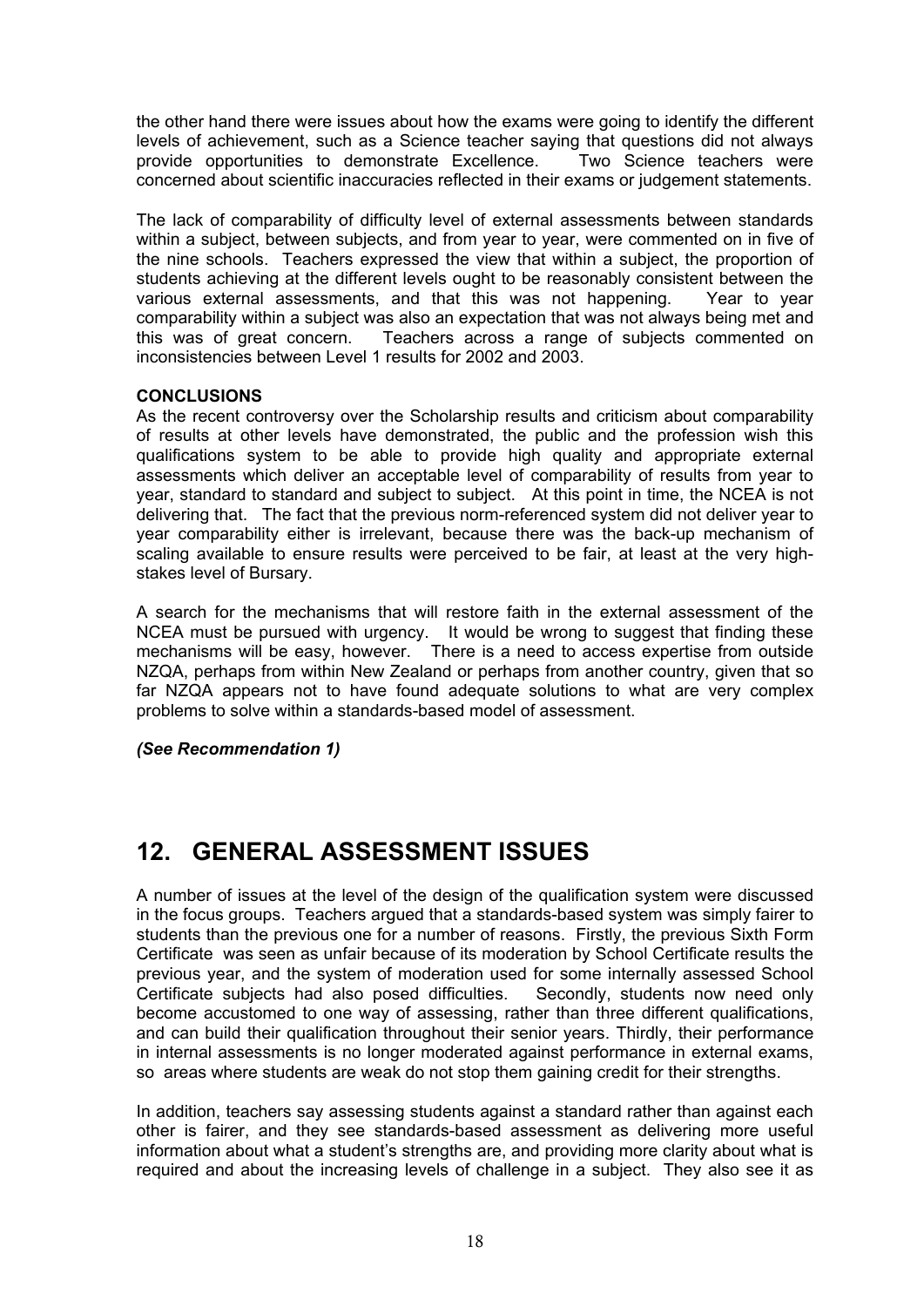more valid because skills which do not lend themselves to assessment in a written exam can be assessed appropriately.

Under NCEA, internal assessment is part of every subject and delivers credits without reference to external assessment results. Many teachers believe that internal assessment suits many students better, and allows them to achieve success that they would not have achieved in exams. It also rewards persistence and hard work over a period of time, something that should be valued.

Some teachers talked about the stress of exams for students, and ways that they had been able to ameliorate that under the new system. They also talked about the disadvantages of exams, such as that a student can be having a bad day, that students tend to cram rather than retain the knowledge, and the unpredictability of what might be in the exam. There was a fear expressed, however, that government had intentions to make Level 1 internally assessed, and teachers who mentioned this felt it would have a disastrous effect on teacher workloads.

For some teachers, a downside of internal assessment is how it has changed their relationship with students from teacher to final assessor. Formative assessment is something they are happy to do, but summative assessment, where they feel they have students' futures in their hands, is less appealing.

The focus groups raised concerns that each level of achievement, especially Achieved at Level 1, covered a very broad spectrum of student achievement, and therefore did not provide adequate information to students about their progress or reward them for achieving at a 'high Achieved', i.e. just before Merit. Some teachers thought marking would be easier and students more motivated if there were more grades to allocate. They suggested a range of possible scales, such as a 1 to 9, Plus and Minus within each current level, and so on. Some teachers said that they already thought, and in some cases talked, in terms of more than four levels of achievement, and it was noted that in Art, teachers are already being asked to provide judgements beyond the normal four levels when they send work away for external marking. But others were becoming reconciled to the current grade levels, and believed that more levels of achievement would only make marking harder because there would be more boundaries on which to make judgements.

Teachers made a strong call for more consistency of credit values between standards in relation to the amount of work required. They worried that students were opting for subjects which were perceived to deliver them credits with less effort. A group of HODs in the Low Decile Urban Co-ed compared notes about the number of credits allocated to research projects at Level 3 in their various subjects, and were astonished at the disparities between Geography, History, English and Music.

Teachers in six schools raised issues around the use of assessment results for monitoring achievement and for 'league tables'. Teachers saw the tables produced by the media as largely meaningless but despite that able to impact negatively on the popularity of their school.

### **CONCLUSIONS**

Most teachers believe that the NCEA has, in a number of ways, the potential to be a much fairer assessment system than the previous mix of norm-referenced qualifications. However, they are not ready to shift to an entirely internally assessed system at one or more levels at this point in the development of the qualification. Besides the huge manageability concerns that this would raise, there are still concerns about the robustness of the external moderation system and these would need to be resolved first.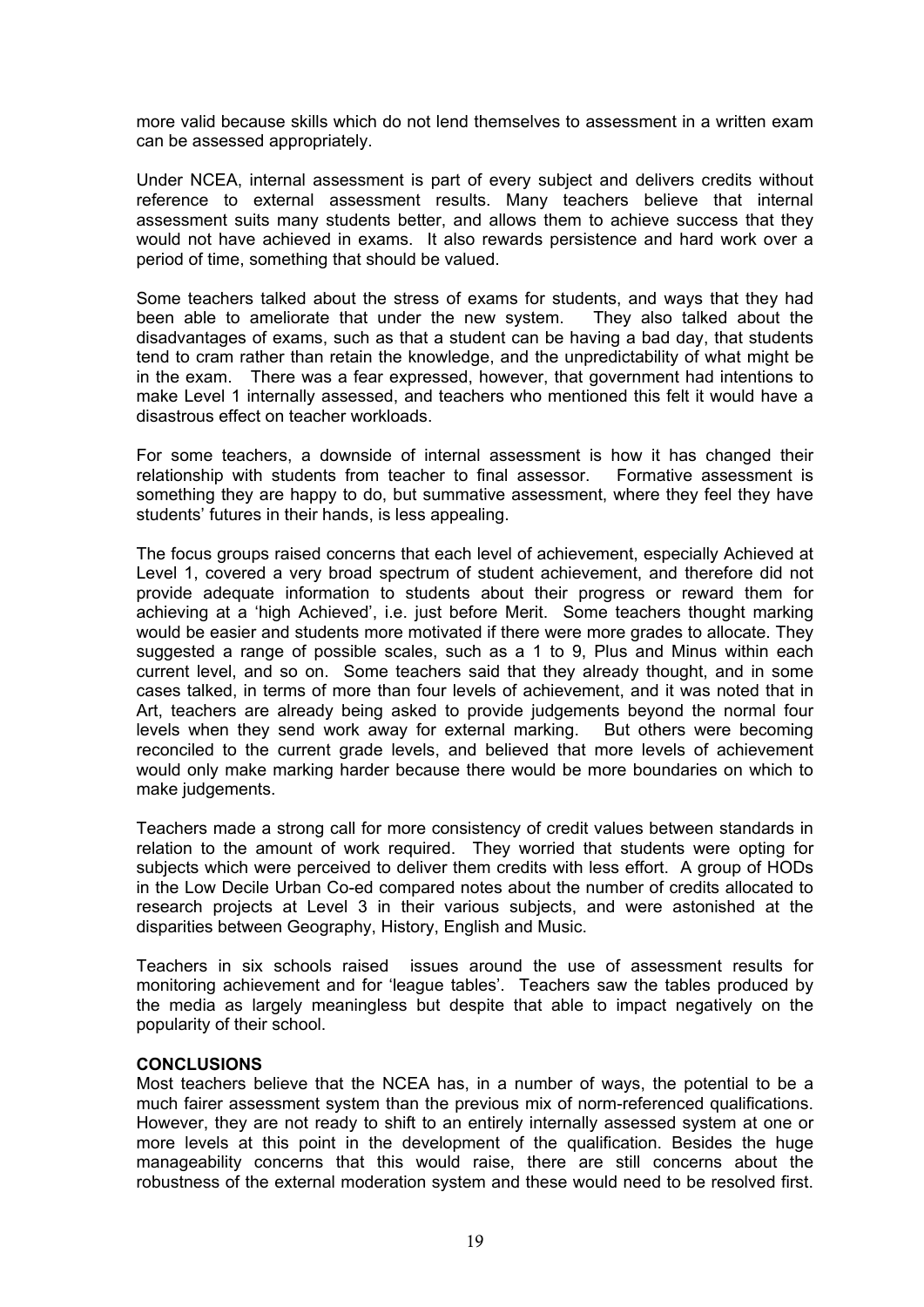In addition, not all teachers are comfortable with the extent to which their role has become that of an assessor for a national qualification.

Because a significant number of teachers are not totally reconciled to the current number of levels of achievement, and would like more levels, perhaps between Achieved and Merit, this question merits further investigation, hence the recommendation that this matter be reviewed by the Ministry of Education and NZQA, in consultation with the profession.

There is also a clear need for an exercise to be done to achieve greater consistency across subjects in the number of credits generated by similar amounts of work, if the NCEA is to be seen by teachers and students as fair.

*(See Recommendations 1, 4 and 7)* 

### **13. STUDENT PATHWAYS ISSUES**

Focus groups discussed at length the new pathways opening up for students since the arrival of the NCEA, and it is clear that the NCEA has brought a whole new level of complexity to the work of secondary schools and teachers. In some of the schools, whole new programmes are being developed, combining courses into packages such as a Gateway course or an Academy, but a more common area of new pathways is changes within the current subject areas. Teachers talked about the alterations they were making to existing courses in order to better meet students' needs by selecting standards from different subjects, or by mixing unit and achievement standards to cover aspects that would capture students' interests.

Subject departments are also beginning to offer a very diverse range of Certificates or parts of Certificates other than the NCEA, many of which are linked to Industry Training Organisations. The range of what is being offered is in fact quite dizzying, including in the nine sample schools National Certificates in Maths, Employment Skills, Elementary Construction Skills, Performing Arts, Supported Learning, Computing, Travel and Tourism, Hospitality, and even Equine Studies.

One of the goals of the NCEA is to give 'parity of esteem' to a wide range of types of learning, rather than to privilege 'academic' learning. Subjects often mentioned as having enhanced status under the NCEA include Physical Education, Outdoor Education, Health, Drama, Dance, Media Studies, Graphics, and Technology, and there is evidence that increasing numbers of more able students are taking these subjects in some schools.

Multi-level study, in the form of an individual student being enrolled in subjects at a variety of different levels for a variety of different qualifications, has probably been increasing in secondary schools ever since single-subject passes were introduced for School Certificate and later for University Bursaries. This appears to be accelerating with the NCEA, and is relatively easy to timetable. However it appears that there is also more pressure on teachers to offer 'composite' classes and to assess students within a given class against standards at more than one level, and this can be problematic.

Teachers talked about the staffing challenges posed by the proliferation of courses under the NCEA. Allocating secondary school staffing fairly has always been a huge headache, but the expectations of choice created by the NCEA appear to have made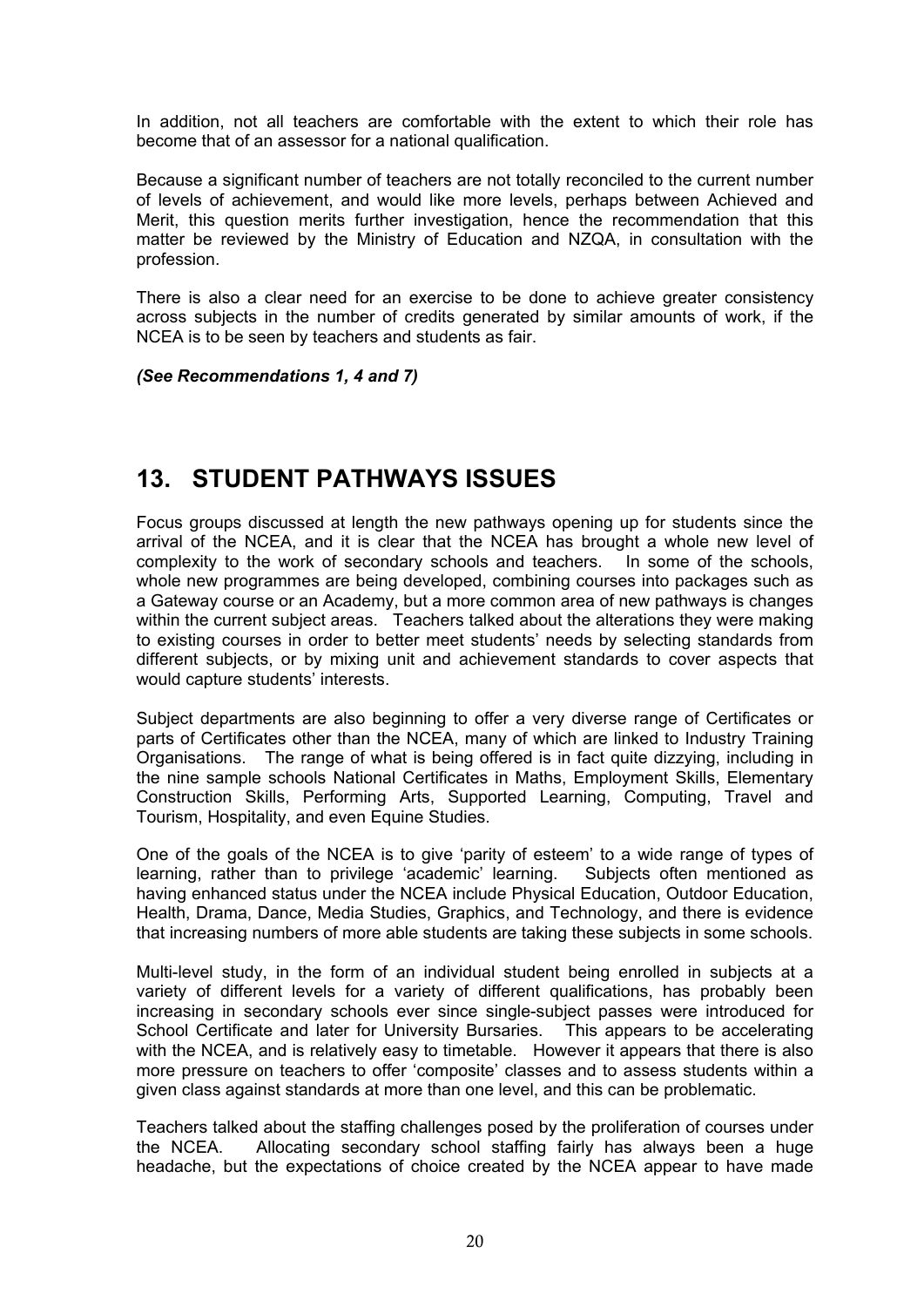decision-making in this area tougher still. In some subjects small class sizes were just not viable because of the staffing they soaked up, but schools still tried to find ways to cater for students' needs, such as the use of the Correspondence School or by offering composite classes.

Another challenge is resolving the issue of what, if any, pre-requisites to set so that students move up the year levels into courses in which they are able to achieve success, but this is not easy and it raises issues about predicting numbers and scheduling of classes, when students may have achieved a wide range of standards at the previous level. Some schools had simply set a raw number of credits, e.g. 14 from the previous level for entry into the next level. Others had specified particular standards as prerequisites, however there were dangers seen in this, where for instance a student had achieved 21 out of 24 but the one they missed was one of the pre-requisites. One school had chosen not to set pre-requisites, but there were filtering mechanisms in place nevertheless, such as giving guidelines and counselling students and so on.

A system as complex as the NCEA offers a huge range of choices to students, but it also increases the chances of students making wrong choices and places increased responsibilities on all teachers to contribute to the guidance of students. Schools and teachers had set up systems to guide students, and these included giving every Year 13 student a staff mentor, establishing new positions as qualifications managers, developing tracking sheets to help students monitor their progress, and regular meetings with individual senior students, all hugely demanding on staff.

There was a feeling expressed by some teachers that the universities were continuing to place limitations on how schools designed courses, through their entrance requirements. Ensuring students understand what they may need to do to gain tertiary entrance is also a challenge for teachers, especially if as a general rule the school has tried to put the focus on credits from standards, to give 'parity of esteem' to unit standards, but for those wanting entrance into limited entry courses, the number of Merits and Excellences they attain is what matters. In addition, some teachers worried that the tertiary sector was not yet familiar enough with the NCEA to be able to sort students for entry to courses, but others were confident the tertiary sector would cope.

### **CONCLUSIONS**

An enormous amount of time and energy is obviously being expended by schools to ensure that they provide the maximum amount of choice to students so that learning programmes are available to them which as closely as possible meet their individual learning needs. This is likely to be contributing very positively to student motivation. On the other hand, providing all this choice is extremely demanding on staff, particularly heads of departments who have already been very stretched by other aspects of the implementation process. There has been no recognition of this in terms of extra time for curriculum leaders in middle or senior management. It is not surprising that these positions in schools have been increasingly hard to fill in recent years.

The vastly increased complexity of choices and curriculum breadth which the NCEA has engendered has also not been recognised by government in the increases in staffing which have been provided in recent years. These have been fully committed to meeting the guaranteed minimum contact time negotiated under the Secondary Teachers' Collective Agreements 2002 and 2004, and have not been available to provide extra flexibility in staffing the curriculum. This report makes a clear case for improved staffing to enable schools to make full use of the flexibilities available under the NCEA, and for this reason it is recommended that the Teacher Workload working party established under the Secondary Teachers' Collective Agreement give consideration to the issues. There are also increased costs to schools in broadening the choices for students, in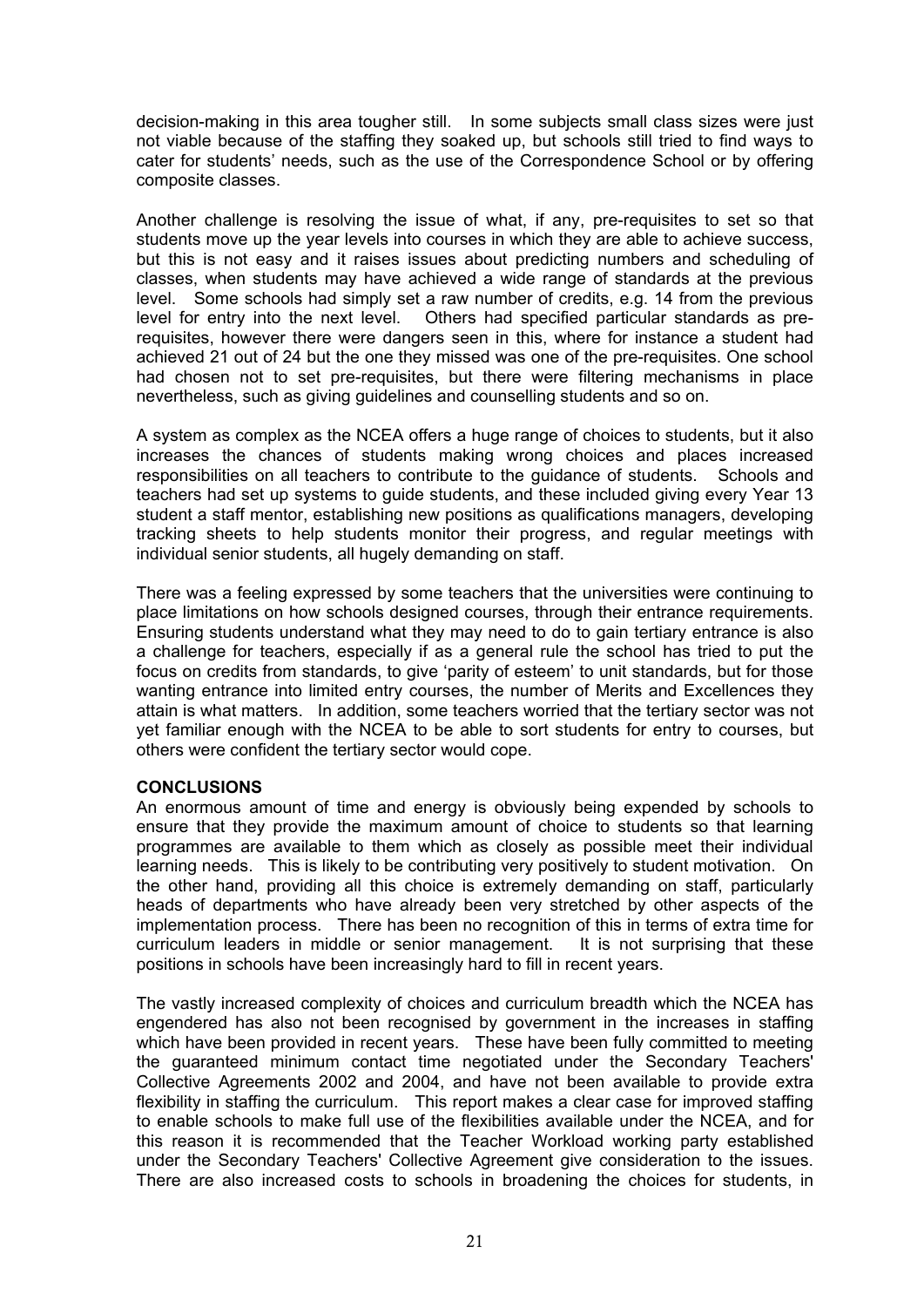terms of providing specialised equipment, hiring support staff and so on, hence the recommendation for a review of Operations Grant funding.

There has been little support provided to schools to assist them to develop policies and processes about things like course pre-requisites or systems for guidance of students. Models of a range of systems which schools have found to work need to be disseminated so that every school does not have to re-invent the wheel, and this could be part of the ongoing professional development recommended by this report.

*(See Recommendations 2, 4, 5 and 6)* 

## **14. GENERATORS OF WORKLOAD**

The vast majority of people in the teaching profession and in the government agencies responsible for implementing the qualifications changes would agree that there have been consequent increases in teacher workload. Whether these are permanent or shortterm, the exact extent of the increases, and what the specific generators of that extra workload are, has been less clear. The focus group research helps to provide a clearer picture of the multiple factors contributing to this increased workload.

Teachers talked about the huge range of tasks required of them as they implemented the new qualifications system. These included developing new or revised courses, building resources, developing assessment tasks and checking them with others and then doing it all over again when the standards were changed, teaching new teachers how to assess against the standards, organising material for moderation, entering results, checking results lists for accuracy, and more. Heads of Department were particularly vocal about the impact on their workloads, but classroom teachers had also seen big increases, particularly in marking, moderation and administration, and some of them commented on the negative impact of this on the pastoral care and extra-curricular work of the school, and on professional and social interaction between staff. A lack of resourcing in small schools adds to the burden, because of shortages of support staff, inadequate computing and copying equipment, and lack of other teachers to whom to delegate tasks.

Teachers longed for some kind of stability after all the constant change, but could see no let-up, with Level 2 standards changes to implement in 2005 and Level 3 changes in 2006. They doubted whether things would get easier in the foreseeable future.

### **CONCLUSIONS**

There are no simple solutions to address the extra workload generated by this much more complex qualifications system, but it is clear that solutions must be found. The findings of this report in relation to teacher workload need to be given detailed consideration in the context of the Teacher Workload working party established under the Secondary Teachers' Collective Agreement. The special resourcing requirements of small schools need to be given urgent consideration, if situations are to be avoided where teachers in small schools have no ancillary support for their work in relation to the qualification system, hence the recommendation that Operations Grant funding be reviewed. There are aspects of teacher workload which might be alleviated as a result of professionals sharing ideas for the management of assessment, providing a further reason for the ongoing provision of professional development.

### *(See Recommendations 4, 5, 6 and 7)*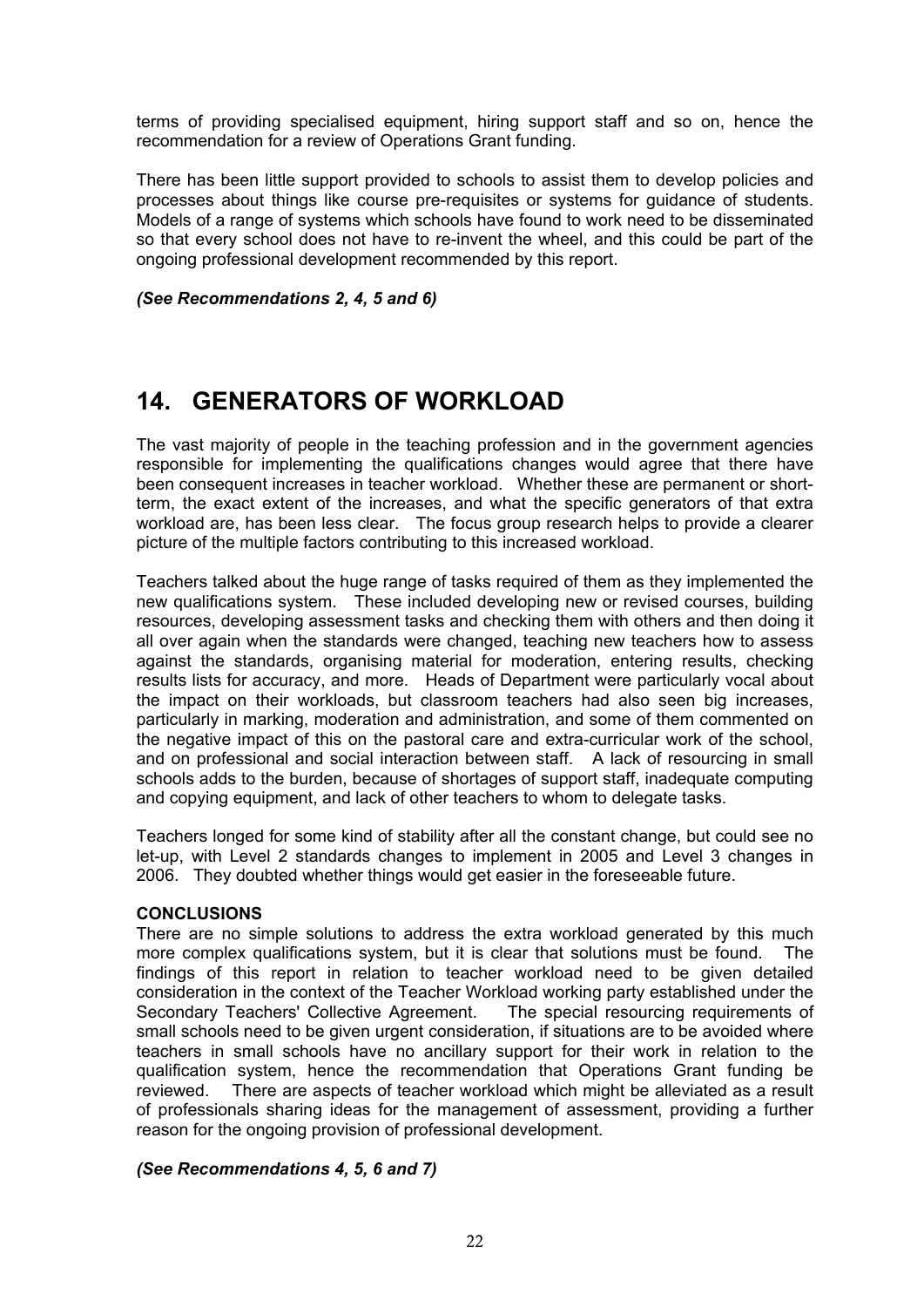# **15. RESOURCING ISSUES**

PPTA has kept up a continuous call for increased resourcing for NCEA implementation over a number of years, but what has been provided has never been enough. It is clear from the data obtained from the focus groups that concerns about resourcing still remain, and the areas in which they are evident are consistent with the areas PPTA has been highlighting.

Teachers believe that NZQA has given insufficient guidance about what students should expect in the external exams. At the end of the third year of implementation, teachers were feeling that they now had a reasonably clear idea about what to expect in the Level 1 exams, and some idea about what to expect in the Level 2 exams, but while they recognised that over the years successive exams would begin to establish a pattern, at this stage unpleasant surprises were still possible, such as exams which did not match exemplars provided. Of particular concern to teachers was that they had seen no exemplars of work that would meet the Excellence level at Level 3, or would meet the Scholarship level. In some subjects, teachers wondered whether there had ever been any questions at Excellence level in the past Bursary exams they had been told to consult for an indication of levels, and it is quite possible that there have not been, since high marks under the old system could be achieved simply by performing consistently well over a range of lower level questions.

The quality of the sample assessment resources for the internal achievement standards has clearly not been adequate to meet teachers' needs. In some cases, teachers had bought resources from subject associations, school support services, or colleagues because the quality of the resources on the Internet was inadequate.

There was an overwhelming view that there should be sample assessment activities available which are high quality and in sufficient quantity for teachers to be able to select what is most appropriate for them and use them 'off the shelf', and that this requirement had not so far been met in most subject areas. Teachers also want to see new resources continuing to be produced, but they said that the quantity and quality of resources had actually declined with each new level. The experience of teachers of using an assessment activity off the website only to find that it does not pass moderation is an intense irritant, and many personal experiences of this were described.

Unit standards, both in 'conventional' and 'non-conventional' subjects, are being used quite extensively in schools, more than was probably expected at the time that the NCEA was being developed. Some teachers commented on the disparity between the resourcing for achievement standards and the resourcing for unit standards. Resources that were produced for the trials of unit standards in 'conventional' subjects in the 1990's are now somewhat out of date, because the standards have been revised. This needs addressing.

Teachers are convinced that there is an ongoing need for professional development to assist them with the implementation of the NCEA. School Support Services appear to be meeting some of the needs, as are formal and informal subject networks, but there is still a perception that something akin to the 'jumbo days' of the implementation years continues to be needed.

Schools have constantly complained that there are numerous ways in which the NCEA has increased costs to schools, and that schools have not been recompensed for these. The focus groups provide evidence of some of this. Some costs are in the area of administration of entries and results; others are in the area of the assessment process.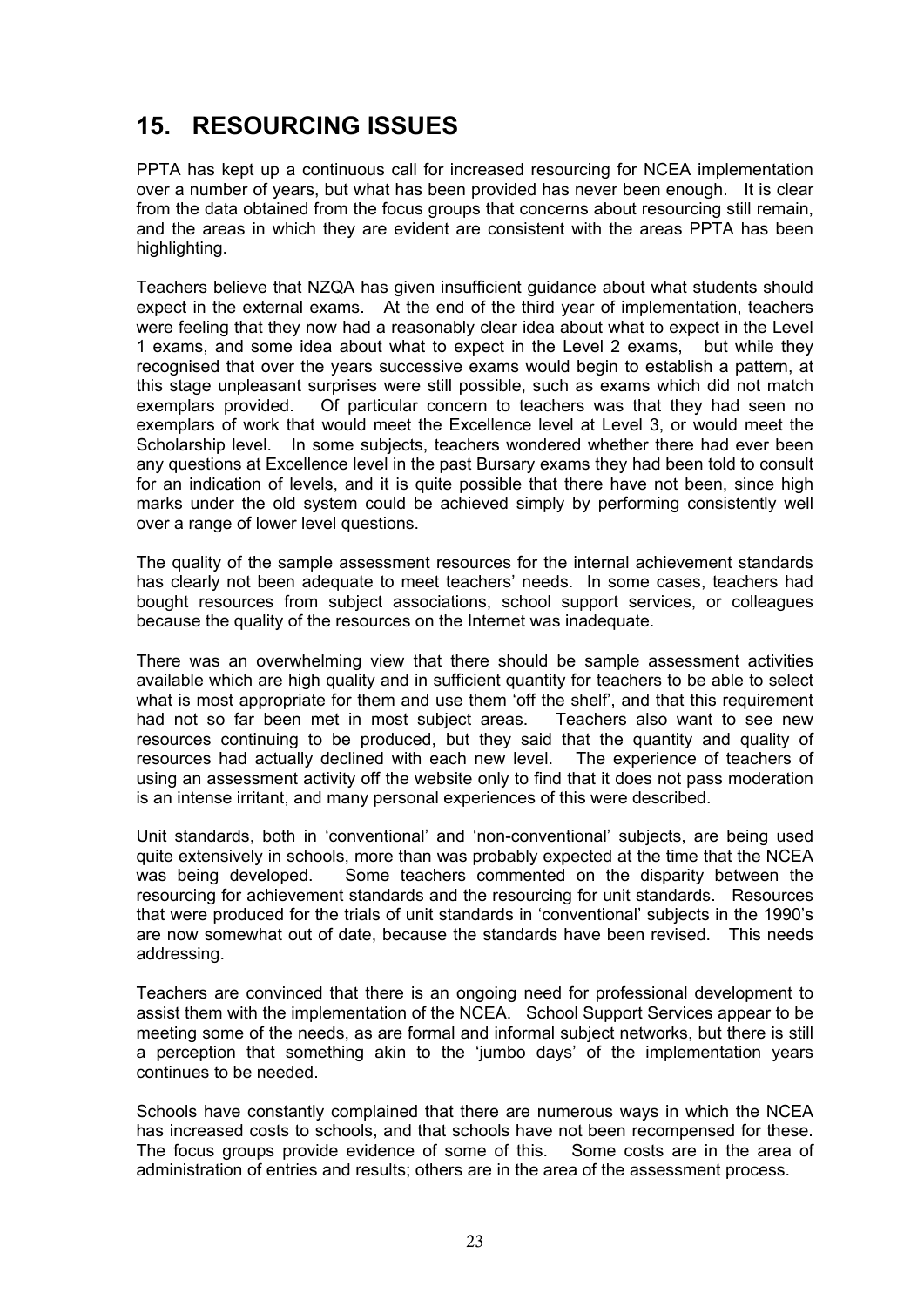Administration of entries and the sending of results has become a vastly more complex process than under the previous examination system. Extra staff have had to be employed to input and check data, and teachers spend a lot of time on such processes also. Furthermore, by making the entry and results submission processes Web-based, the burden has shifted to schools to produce printouts for checking which in the past were produced by NZQA. New equipment, texts, photocopying and computer support for the assessment process have also added substantially to school costs. HODs in an area school talked passionately about their struggle with the lack of economies of scale for these extra costs, and staff in another small rural school were really feeling the pinch after a roll drop which had led the Board of Trustees to reduce ancillary staffing for curriculum to make the budget balance.

### **CONCLUSIONS**

It may have been expected by government that the clamour for more resources for NCEA implementation at school level would fade once the qualification was fully implemented, however this research shows that resourcing is, and will continue to be, a huge issue for schools. There are no surprises, except perhaps the pleas for sample assessment resources for unit standards, in the concerns expressed here. Availability of sample assessment activities and exemplars for external standards is probably the one area which time will fix, because a body of actual exams will be built up over the next few years now that all levels have had at least one year. Sample assessment activities and exemplars for internally assessed achievement standards and for unit standards are still required by teachers, not just the original sets, modified as the standards are revised, but also additions to the bank of sample assessments so that schools have a wider choice to either use as they are or on which to model their own, and so that those who are depending on the Web–based resources do not end up using the same resources year after year.

Professional development is still needed. Teachers feel a need to access the experts in their subjects and to share ideas with their colleagues in other schools. If it is genuinely believed by government that NCEA implementation is not over at the end of the first three years but is a process which will continue for at least another three years, then the professional development which was provided in the first years needs to continue to be provided for some years yet. There are some really good things happening in some schools, and they need to be shared with other schools.

The increased costs to schools are demonstrated here, and need to be recognised in the form of increases in secondary and area schools' operations grants. In developing a formula for this, the lack of economies of scale for small schools needs to be taken into account.

*(See Recommendations 3, 4 and 6)* 

### **16. NZQA/MOE ADMINISTRATION**

Teachers showed very little awareness of the different roles of NZQA and the Ministry of Education in relation to the NCEA, using the agency names interchangeably, hence the title of this chapter refers to both central agencies. They had a number of concerns about shortcomings in the services provided by both agencies.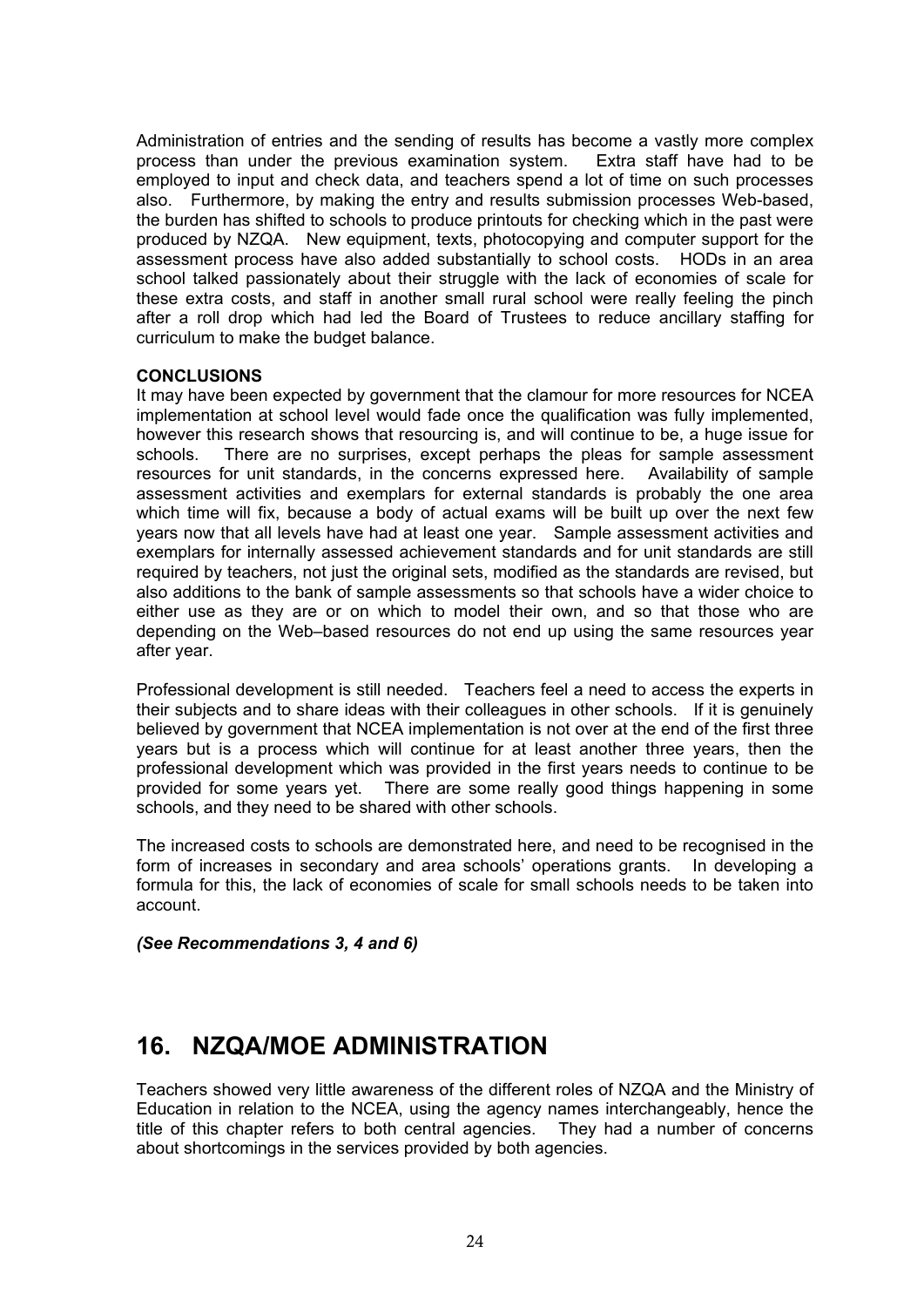The biggest area of concern for teachers in terms of NZQA administration is a lack of effective change management. There are timing issues around marking schedules and exams, examiners' reports, notification of revisions of standards, and notification of revisions of sample assessment tasks. One teacher seemed to put the concept of management of change in a nutshell: "If they just have a little bit more control in the way they programme to change things. And okay, changes need to be made, but let's stick them all in a timeline".

Teachers could not see why the exams and their marking schedules could not be available on the NCEA website pretty much as soon as the marking process was completed, and the time it took to get to see examiners' reports also irritated teachers who wanted to see the feedback to guide the next year's teaching. They accepted the necessity to revise the new standards after they had been used for a year, but they felt very stressed about the late notification of the final revised standards, which meant that they were scrambling at the last minute to get organised for the new year.

The difficulties of keeping up to date with changes in achievement standards and their sample assessment tasks and with changes in unit standards were mentioned in many schools, and one group of HODs talked about their efforts, successful and unsuccessful, to register to be advised of updates. The Maths Association came in for praise again, this time for notifying teachers about changes.

There was surprisingly little complaint about administration of entries and submission of results, even though there were a number of Principals' Nominees and senior managers in the focus groups. It would appear that many of the concerns which were endemic in the early years of NCEA have now been resolved. The teachers in the Low Decile Urban school were the only ones who raised the subject of student fees. They thought the reduction to \$75 in 2005 would help, but it was still a challenge to get students to complete the paperwork to get financial assistance, and their school had low entries as a result.

The issue which generated the most discussion in this area was the identification of standards, both in terms of version numbers and of standard numbers. There was also some discussion about difficulties navigating the NCEA website but this appears not to be a major problem. In the one group which talked about it, it was described variously as not easy to manipulate, not user-friendly, and taking users round in circles rather than to where they wanted to go.

Teachers believe that more communications work needs to be done to inform parents and the wider community about how NCEA works and what it can offer, and to 'share the good news' about NCEA to counter the bad press it is getting. Participants in many schools expressed a belief that employers did not yet fully understand the NCEA, and that it was NZQA's job to remedy this. There was a particular fear that employers would place more faith in the externally assessed standards. Parents, also, were believed to be struggling with understanding the new system, but some teachers felt it was just a matter of time and the understanding would be there.

### **CONCLUSIONS**

The effective management of change appears to be the key issue here, and it is where the central agencies have fallen short. It is absolutely unreasonable to expect overloaded teachers to respond instantly to last-minute changes to standards, or to be aware of changes in their subjects unless they are directly notified that a change relevant to them has been made. Furthermore, a major change of this kind needs really effective communication systems to all who are affected: teachers, parents, employers, the tertiary sector, and the wider public. While some teachers expressed a sense of optimism that